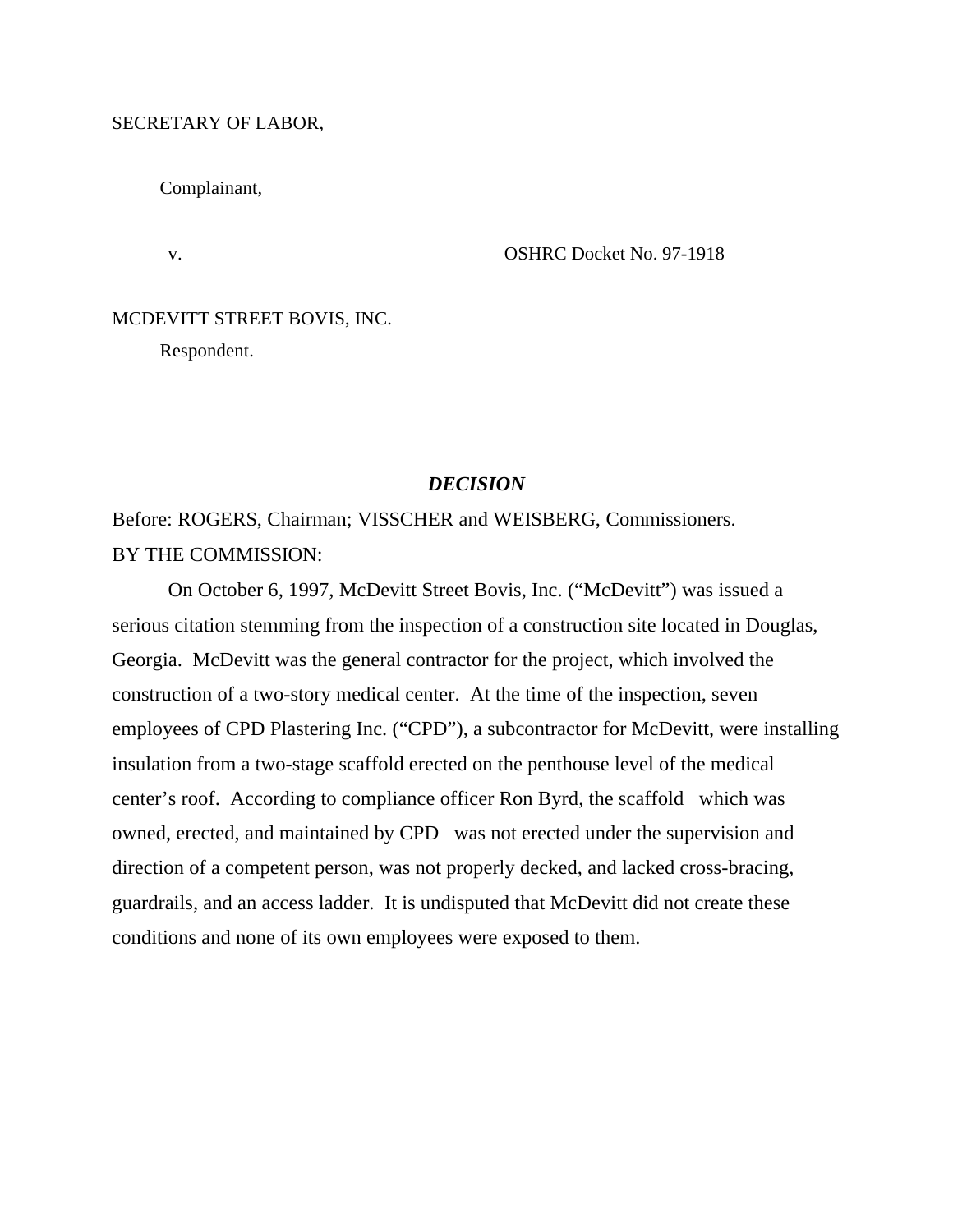Under the citation, the Secretary alleged five serious violations of various scaffolding standards and proposed a penalty of \$1,750 for each violation.<sup>1</sup> Judge Ken S. Welsch affirmed all five violations and assessed the proposed penalty for each. The only issue before the Commission is whether under relevant circuit court case law, the judge erred in holding McDevitt responsible under the multi-employer worksite doctrine for the alleged violations.<sup>2</sup> For the following reasons, we affirm the judge's decision.<sup>3</sup>

<sup>3</sup> Chairman Rogers would respectfully disagree with the dissent of her colleague, Commissioner Visscher. In particular, she would make four points.

Second, as noted, the Commission and the Courts have previously held general contractors liable under the multi-employer worksite doctrine, notwithstanding the fact that none of their own employees were exposed and notwithstanding the fact that the standards under which the general contractors were cited did not, by their terms, impose a specific duty on the general contractor. *See, e.g., Universal Constr. Co. v. OSHRC*, 182 F.3d 726 (10th Cir. 1999) ("*Universal*"); *R.P. Carbone Constr. Co. v. OSHRC*, 166 F.3d 815, 819-20 (6th Cir. (continued...)

<sup>&</sup>lt;sup>1</sup> The scaffolding conditions observed by compliance officer Byrd were cited, in this order, under the following standards: 29 C.F.R. § 1926.451(b)(1) (scaffold platform not fully planked); § 1926.452(c)(2) (missing sections of scaffold's cross-bracing); § 1926.451(e)(1) (unsafe scaffold access); § 1926.451(f)(7) (scaffold erection not supervised or directed by competent person); and  $\S 1926.451(g)(1)$  (scaffold's lack of guardrails).

 $2$  Although the existence of the violations and McDevitt's knowledge of them was questioned by McDevitt in its petition for discretionary review, these issues were not included in the Commission's briefing notice. However, for the purposes of any appeal of our decision, we note that these matters were adequately addressed and resolved by the judge.

First, the dissent creates the mistaken impression that the Commission has developed the multi-employer worksite doctrine out of thin air, "to simply accommodate the Secretary's citation policy." In fact, there is extensive precedent by both the Commission (see the discussion in the text below) and the Circuit Courts (see, for example, some of the cases cited in footnote 11) supporting the doctrine's application to general contractors in the construction industry by virtue of their supervisory capacity or control over the construction site. While Chairman Rogers believes the Commission must carefully analyze the extent of a particular general contractor's supervisory authority on a case by case basis, she has no doubt that in this case, McDevitt possessed sufficient supervisory authority to obtain abatement of the violations. In this case, then, the Commission has merely applied its longstanding precedent.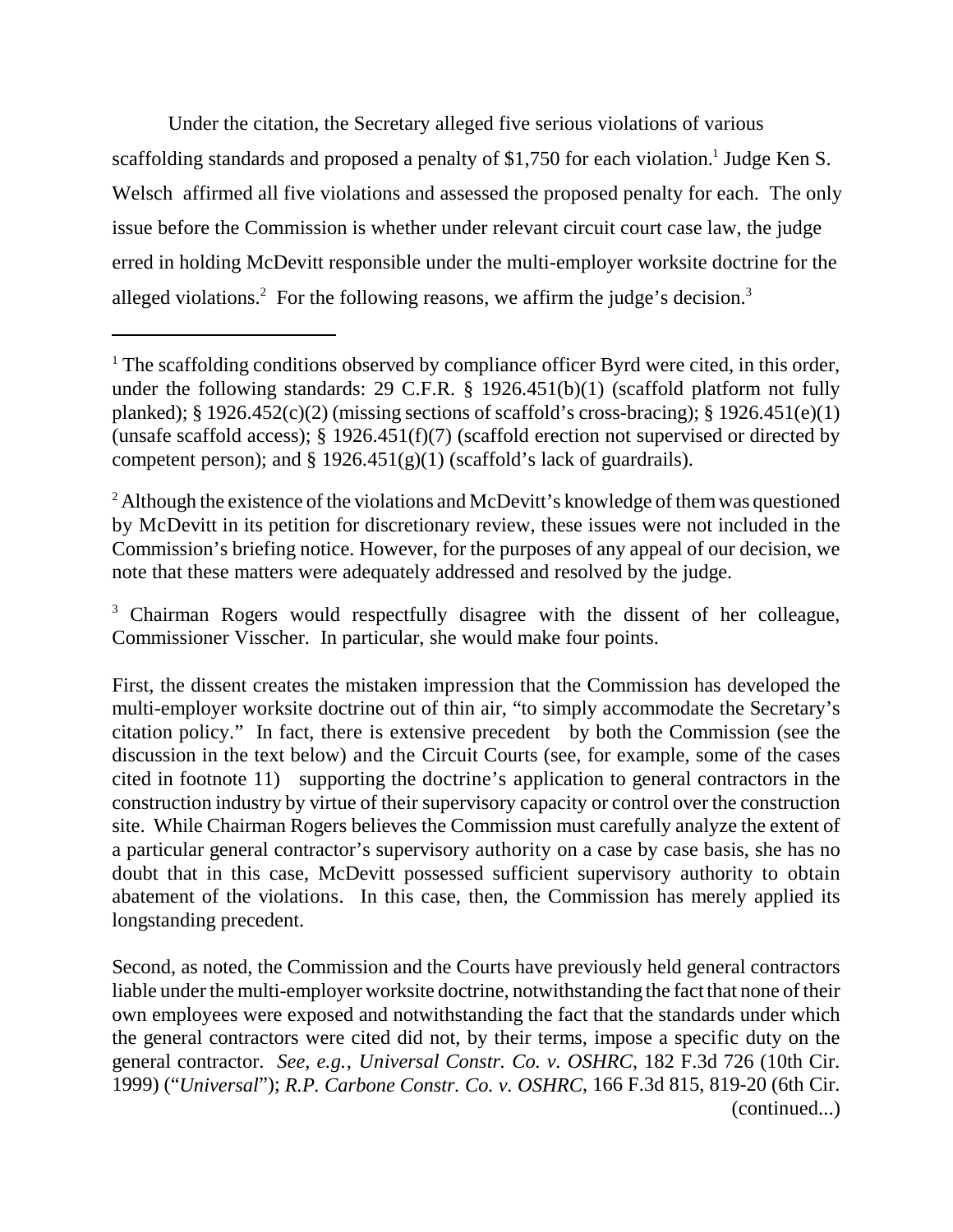1998) ("*R.P. Carbone*"); *Centex-Rooney Constr. Co.*, 16 BNA OSHC 2127, 1993-95 CCH OSHD ¶30,62 (No. 92-0851, 1994) ("*Centex-Rooney*"); *Gil Haugan d/b/a Haugan Constr. Co.*, 7 BNA OSHC 2004, 1979 CCH OSHD ¶ 24,105 (No. 76-1512, 1979) ("*Gil Haugan*"); *Knutson Constr. Co.*, 4 BNA OSHC 1759, 1976-77 CCH OSHD ¶21,185 (No. 765, 1976), *aff'd*, 566 F.2d 596 (8th Cir. 1977) ("*Knutson*")*.* Indeed, Chairman Rogers notes that her dissenting colleague has downplayed the significance of these decisions by arguing that in several of these cases, the general contractor was nevertheless the "employer responsible for creating or controlling the particular hazard, and would thus be responsible for the violation on that basis." In so doing, he has cited *Gil Haugan* for the proposition that "citations issued to employer for exposing its own employees were affirmed on the basis that it was the general contractor on the site." In fact, while the compliance officer conducting the inspection may have believed that the exposed employees were employed by Gil Haugan, the general contractor, the judge found they were employed by the subcontractor and affirmed the violations on the basis of the multi-employer worksite doctrine. *Gil Haugan*, 7 BNA OSHC at 2005-06, 1979 CCH OSHD at p. 29,290. The Commission affirmed the judge, finding "no error in the judge's decision." *Id.* at 2006, 1979 CCH OSHC at p. 29,290. Similarly, in *Blount Intl. Ltd.*, 15 BNA OSHC 1897, 1900-01, 1991-93 CCH OSHD ¶ 29,854, pp. 40,750 & 40,752 (No. 89-1394, 1992) ("*Blount*"), two of the violations were affirmed on the basis of the multi-employer worksite doctrine even though Blount, the general contractor, was not the employer who created the hazard.

Third, Chairman Rogers notes that her dissenting colleague appears to concede that it is appropriate to hold the general contractor responsible where it is the controlling employer. Indeed, that is part of the rationale of the multi-employer worksite doctrine - the general contractor is "responsible for violations it could reasonably have been expected to prevent or abate by reason of its supervisory capacity." *Grossman Steel & Aluminum Corp.*, 4 BNA OSHC 1185, 1188, 1975-76 CCH OSHD ¶20,691, p. 24,791 (No. 12775, 1976) ("*Grossman Steel*"). This doctrine is premised on the general contractor's control of the construction worksite and concomitant authority to obtain abatement. *See Universal*, 182 F.3d at 730-31.

Finally, Chairman Rogers takes issue with her dissenting colleague's claim that the majority "has therefore attached what appears to be strict liability for a subcontractor's violation." Indeed, a general contractor's liability is based on what violations the contractor, by virtue of its supervisory capacity, could *reasonably* have been expected to detect or abate. The use of a reasonableness standard is far from strict liability. Indeed, in *David Weekley Homes*, Docket No. 96-2898 (September 28, 2000), also decided today, the Commission unanimously vacated all citation items issued to a general contractor. Several of the items were vacated on the basis that the general contractor did not know or could not have known, with the exercise of reasonable diligence, of the existence of the cited conditions.

 $3$ (...continued)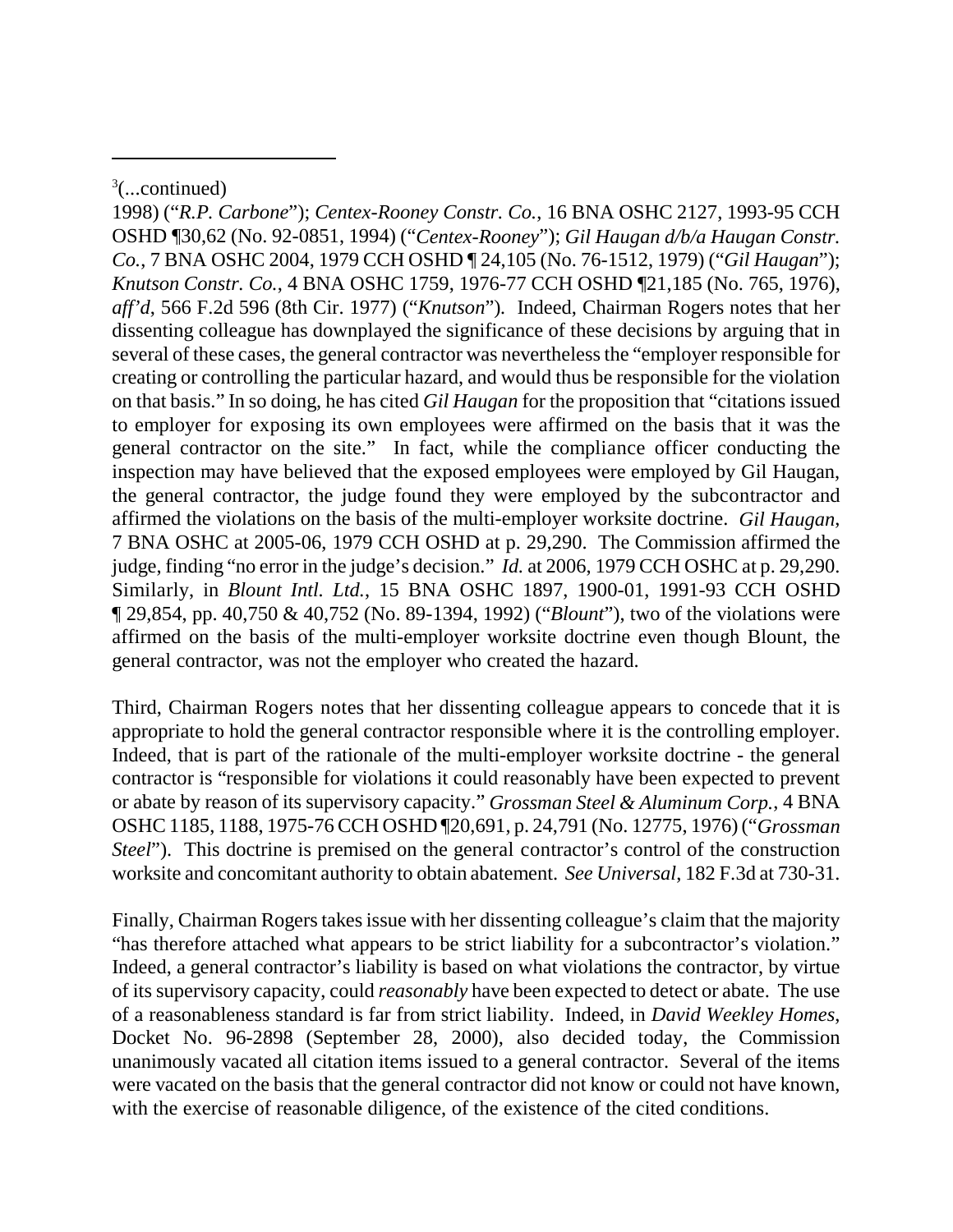## **DISCUSSION**

The Commission's position on multi-employer construction worksites is wellestablished. Under Commission precedent, an employer who either creates or controls the cited hazard has a duty under  $\S$  5(a)(2) of the Act, 29 U.S.C.  $\S$  666(a)(2), to protect not only its own employees, but those of other employers "engaged in the common undertaking." *Anning-Johnson*, 4 BNA OSHC 1193, 1199, 1975-76 CCH OSHD ¶20,690, p. 24,784 (No. 3694, 1976); *Grossman Steel*, 4 BNA OSHC at 1188, 1975-76 CCH OSHD at p. 24,791. Specifically, the Commission has concluded that an employer may be held responsible for the violations of other employers "where it could reasonably be expected to prevent or detect and abate the violations due to its supervisory authority and control over the worksite." *Centex-Rooney*, 16 BNA OSHC at 2130, 1993-95 CCH OSHD at p. 42,410. *See also Blount*, 15 BNA OSHC at 1899, 1991-93 CCH OSHD at p. 40,749-50; *Gil Haugan*, 7 BNA OSHC at 2006, 1979 CCH OSHD at p. 29,290.

The record here contains strong evidence of McDevitt's control over the worksite. McDevitt had 22 employees onsite, including two assistant superintendents and a project manager.<sup>4</sup> At the hearing, assistant superintendent Scott Kopplin admitted that McDevitt had overall authority at the worksite. Both he and the second assistant superintendent assigned to the project walked the worksite twice a day to check on the work, including safety

<sup>&</sup>lt;sup>4</sup> In addition to serving as general contractor for the project, McDevitt performed some of the concrete work associated with the medical center's construction.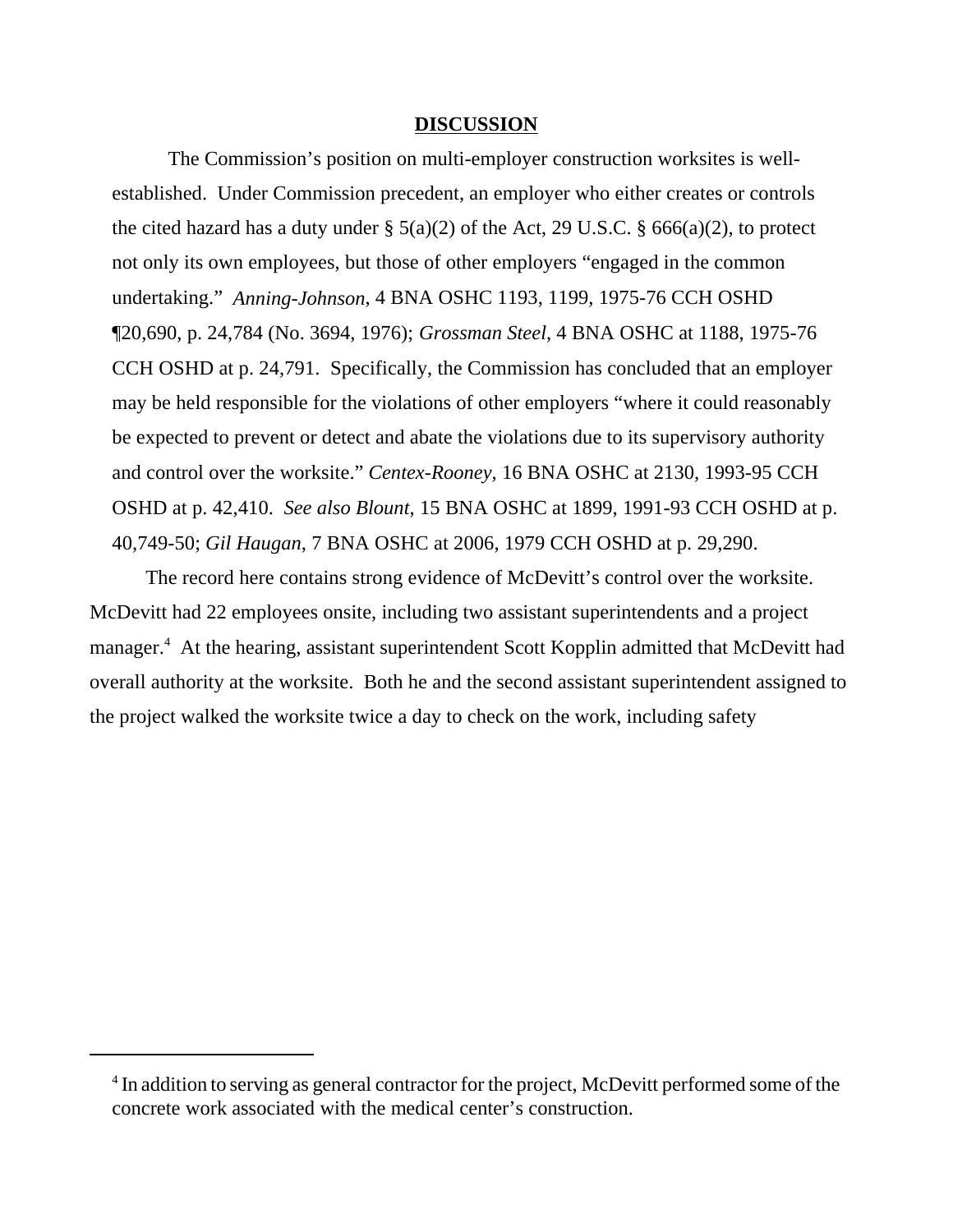practices, of McDevitt's subcontractors, and also performed weekly safety inspections. According to Kopplin, as assistant superintendent, he had specific authority to demand a subcontractor's compliance with safety requirements, to stop a subcontractor's work if safety violations were observed, and to remove a subcontractor from the worksite.

The judge found that McDevitt's representatives could have detected the cited conditions because the violative scaffold was in plain view and erected for a significant period of time. Taken together with the evidence of control, we find the judge reasonably concluded under Commission precedent that McDevitt could have, by virtue of its supervisory authority, obtained abatement from CPD. *See R.P. Carbone*, 166 F.3d at 819-20 (general contractor liable for subcontractor's lack of fall protection where condition was in plain view and lasted for two weeks); *Centex-Rooney*, 16 BNA OSHC at 2130, 1993-95 CCH OSHD at p. 42,410 (where conditions were in plain view and existed for a significant period of time, general contractor could have ascertained their existence through the exercise of reasonable diligence). As the Commission has observed:

> [T]he general contractor normally has responsibility to assure that the other contractors fulfill their obligations with respect to employee safety which affect the entire site. The general contractor is well situated to obtain abatement of hazards, either through its own resources or through its supervisory role with respect to other contractors. It is therefore reasonable to expect the general contractor to assure compliance with the standards insofar as all employees on the site are affected. Thus, we will hold the general contractor responsible for violations it could reasonably have been expected to prevent or abate by reason of its supervisory capacity.

*Grossman Steel*, 4 BNA OSHC at 1188, 1975-76 CCH OSHD at p. 24,791 (footnote omitted). Accordingly, under applicable Commission precedent, the judge properly held McDevitt liable for the violations of CPD.

"Where it is highly probable that a case will be appealed to a particular circuit, the Commission generally has applied the law of that circuit in deciding the case, even though it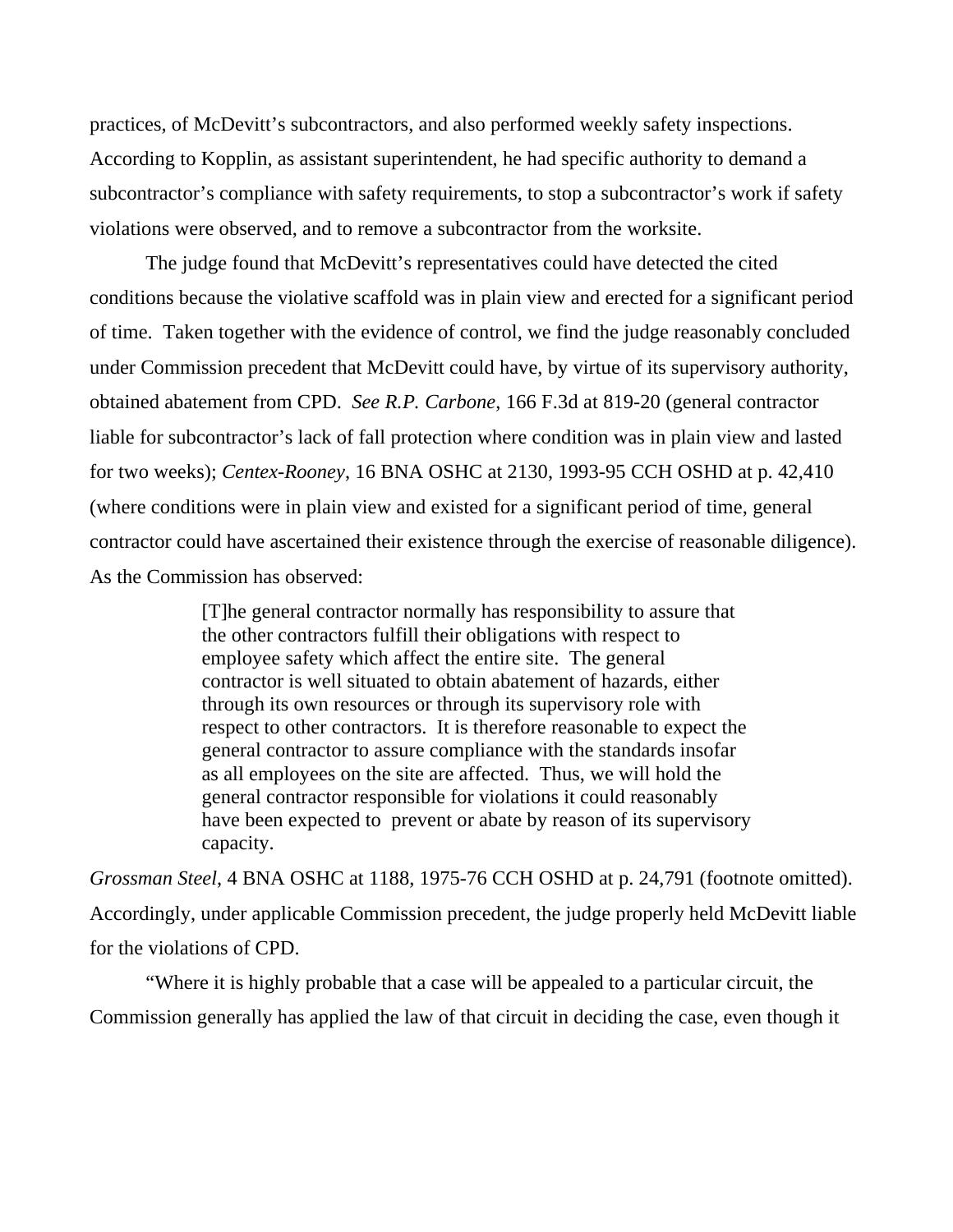may clearly differ from the Commission's law." *Tidewater Pacific, Inc.*, 17 BNA OSHC 1920, 1926, 1997 CCH OSHD ¶ 31,267, p. 43,909 (No. 93-2529, 1997) (citation omitted), *rev'd in part on other grounds*, 160 F.3d 1239 (9th Cir. 1998). McDevitt argues that the Eleventh Circuit and the D.C. Circuit have rejected the multi-employer worksite doctrine and, therefore, the doctrine should not be applied in this case.<sup>5</sup> We disagree. The Eleventh Circuit has neither decided nor directly addressed the issue of multi-employer liability,<sup>6</sup> and the Fifth Circuit has not had an opportunity to consider the issue in the context of a Commission case since the Commission adopted the doctrine in 1976. The Fifth Circuit has, however, rejected the concept of multi-employer liability in a series of mostly tort cases.<sup>7</sup>

McDevitt cites specifically to the following Fifth Circuit decisions: *Southeast Contractors, Inc. v. Dunlop*, 512 F.2d 675 [3 BNA OSHC 1023] (1975) (per curiam) ("*Southeast Contractors*"); *Horn v. C.L. Osborn Contracting Co.*, 591 F.2d 318, 321 (5th Cir.

<sup>&</sup>lt;sup>5</sup> McDevitt can appeal to the Eleventh Circuit because the construction site was located in Georgia. In addition, the pleadings establish that McDevitt's principal office is located in Georgia.

<sup>&</sup>lt;sup>6</sup> In his decision, the judge referenced an Eleventh Circuit case in which the court affirmed *per curiam* an administrative law judge's decision to hold a general contractor responsible for the violations of its subcontractor even though it was not clear whether any of its own employees were exposed. *Pace Constr. Co.*, 840 F.2d 24 (11th Cir. 1988), *aff'g* 13 BNA OSHC 1282, 1986-87 CCH OSHD ¶ 27,889 (No. 86-517, 1987). However, both the judge and the Secretary acknowledge that *Pace*, an unpublished decision, cannot be considered binding precedent in the Eleventh Circuit. *But see Anastasoff v. U.S.*, 2000 U.S. App. LEXIS 21179 (8th Cir. 2000) (court finds portion of Eighth Circuit's rule which states that unpublished opinions are not precedent unconstitutional).

<sup>&</sup>lt;sup>7</sup> The Eleventh Circuit has held that Fifth Circuit decisions issued prior to October 1, 1981 are considered binding precedent in the Eleventh Circuit. *Bonner v. City of Prichard, Alabama*, 661 F.2d 1206, 1209 (11th Cir. 1981). Of the decisions issued by the Fifth Circuit after that date, only those issued by Unit B are binding. *See Stein v. Reynolds Securities, Inc.*, 667 F.2d 33, 34 (11th Cir. 1982) ("Unit A...decisions [issued] after October 1, 1981, are...not binding precedent in the Eleventh Circuit," while Unit B decisions are).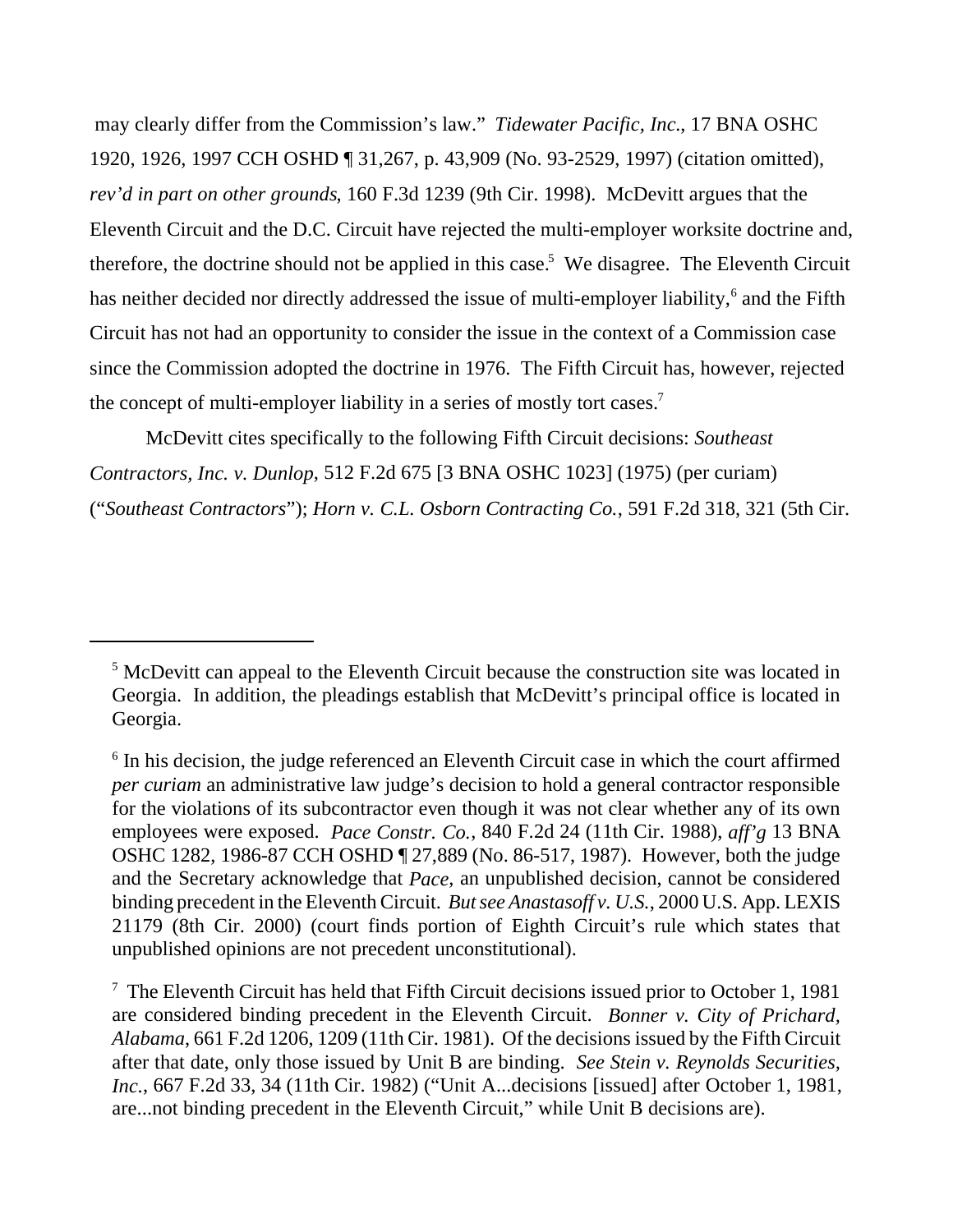1979) ("*Horn*"); and *Barrera v. E.I. duPont de Nemours & Co.*, 653 F.2d 915, 920 (5th Cir. 1981) ("Barrera").<sup>8</sup> We agree with the judge that McDevitt's reliance on these cases is "misplaced."

In *Southeast Contractors*, the Fifth Circuit's initial decision on the issue of multiemployer liability, the court reversed the Commission in a one-paragraph opinion, expressing agreement with the "well-reasoned dissent of [then] Chairman Moran...and especially with the portion pertaining to the general rule that a contractor is not responsible for the acts of his subcontractors or their employees...." *Southeast Contractors*, 512 F.2d at 675. The Commission had applied § 1926.601(b)(4) which prohibits an employer from using a motor vehicle with an obstructed rear view unless it has an audible reverse signal or an observer signals that it is safe to back up to a paving company who received an asphalt shipment from a dump trailer it hired. *Southeast Contractors, Inc.*, 1 BNA OSHA 1713, 1714-15, 1973-74 CCH OSHD ¶ 17,787 p. 22,148 (No. 1445, 1974). The Commission concluded that the standard was intended to protect the "accepting" employer's employees, one of whom had directed the trailer driver and another who was fatally injured by the trailer. *Id.* Former Chairman Moran dissented, stating that an employer cannot be found in violation of  $\S$  5(a)(2) of the Act, 29 U.S.C. § 654(a)(2), if its own employees are not "affected by noncompliance with a standard" and "some other employer [is charged] with the duty of implementing the standard."9 *Id.* at 1716, 1973-74 CCH OSHD at p. 22,149 (citations omitted).

In *Horn*, a tort case, the court relied upon its decision in *Southeast Contractors* in

<sup>&</sup>lt;sup>8</sup> Although also relied upon by McDevitt, the most recent Fifth Circuit decision on multiemployer liability, *Melerine v. Avondale Shipyards, Inc.*, 659 F.2d 706 (5th Cir. Unit A 1981), cannot be considered binding upon the Eleventh Circuit because it is a Unit A case, decided after October 1, 1981.

<sup>&</sup>lt;sup>9</sup>At the time that former Chairman Moran wrote his dissent, the Commission's position on multi-employer liability was that an employer could not be held responsible for failing to comply with OSHA standards when the only employees exposed were those of another employer. *See, e.g., Gilles & Cotting, Inc.*, 1 BNA OSHC 1388, 1389, 1973-74 CCH OSHD ¶ 16,763, p. 21,512-13 (No. 504, 1973), *aff'd in pertinent part*, 504 F.2d 1255 (4th Cir. 1974). The Commission subsequently adopted the multi-employer worksite doctrine in *Anning-Johnson* and *Grossman Steel*.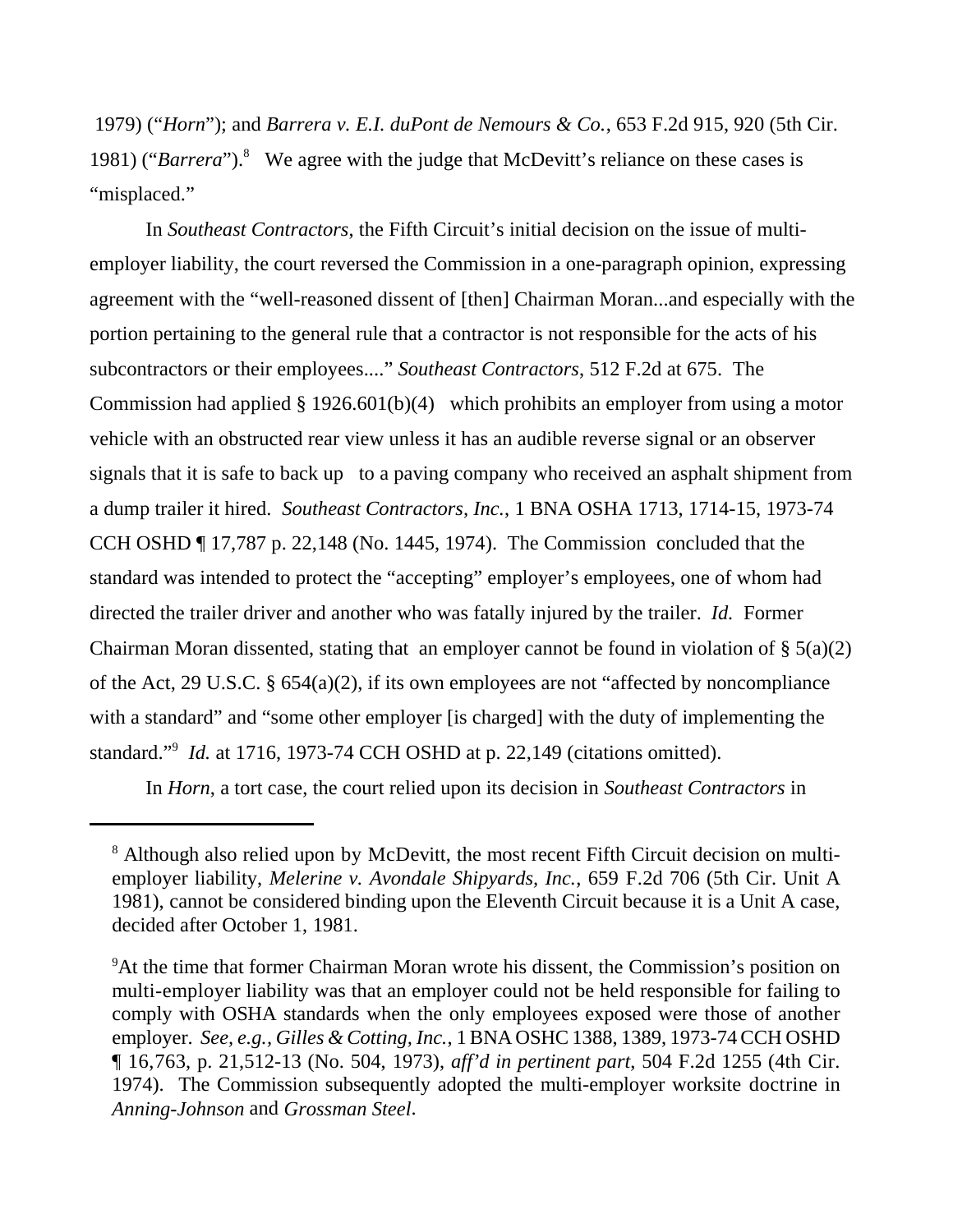finding that § 5(a) of the Act does not impose a duty on a general contractor to provide a subcontractor's employee with a safe working environment. *Horn*, 591 F.2d at 321. Similarly, in *Barrera*, also a tort case, the court concluded that the trial court erred when it told the jury that the Act required the defendant to furnish the plaintiff, an "invitee," a place of employment which was free from recognized hazards. *Barrera*, 653 F.2d at 920. Although the court found the error to be harmless, it noted that the Act "does not create duties between employers and invitees, only between employers and their employees...." *Id.*

In *Access Equipment Systems*, 18 BNA OSHC 1718, 1999 CCH OSHD ¶ 31,821 (No. 95-1449, 1999) ("*Access*"), a recent multi-employer case which also arose in the Eleventh Circuit, the Commission reaffirmed the multi-employer doctrine and did not find that circuit precedent precluded the doctrine's application. In that case, a scaffold which Access had erected and leased to a subcontractor collapsed, killing three employees of another subcontractor. The Commission determined that Access could be held responsible for failing to determine the weight the scaffold could safely bear.<sup>10</sup> *Id.* at 1723-1726, 1999 CCH OSHD at p. 46,779-81.

<sup>10</sup> In *Access*, the Commission relied upon *U.S. v. Pitt-Des Moines, Inc.*, 168 F.3d 976, 982-83 (7th Cir. 1999) ("*Pitt-Des Moines*"), a recent Seventh Circuit decision which upheld the validity of the multi-employer worksite doctrine based upon the language and broad remedial purpose of the Act. *Access*, 18 BNA OSHC at 1723-1726, 1999 CCH OSHD at p. 46,779- 81. *See also Universal* (court concluded that the language of the Act is ambiguous on the issue of multi-employer liability, but deferred to the Secretary's reasonable interpretation of the statute and held a general contractor responsible under the doctrine for violations of its subcontractor). We note, however, that both *Access* and *Pitt-Des Moines* involved determining the liability of one subcontractor for the violations of another subcontractor, rather than, as here, the liability of a general contractor for the violations of its subcontractor.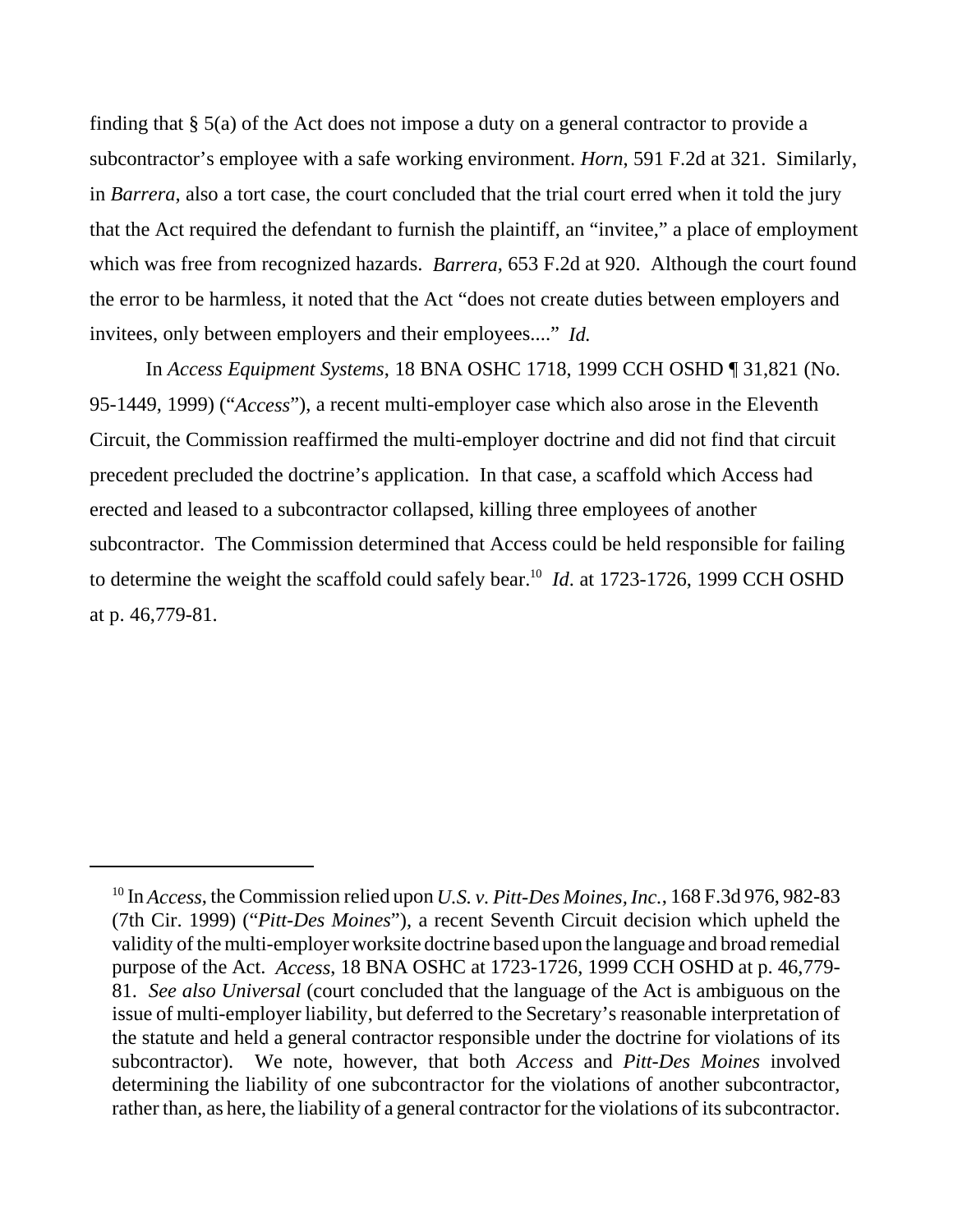As the Commission observed in *Access*, the Fifth Circuit cases represent a minority position among the circuits, most of whom have adopted the principles associated with multiemployer liability.11 *Access*, 18 BNA OSHC at 1725, n.12, 1999 CCH OSHD at p. 46,780, n.12. Furthermore, as the judge observed here, *Horn* and *Barrera* are tort cases whose precedential value in the context of a case before the Commission is questionable. *Id., quoting Frohlick Crane Service, Inc. v. OSHRC*, 521 F.2d 628, 631 (10th Cir. 1975) ("This is not a tort case. Rather, it is an administrative proceeding brought under remedial legislation designed to provide a safe place to work for every working man and woman in the Nation. The Act should not be given a narrow or technical construction...").

Although *Southeast Contractors* was originally a Commission proceeding, it was summarily decided and issued before the Commission even adopted the multi-employer doctrine.12 *See Access*, 18 BNA OSHC at 1725, n.12, 1999 CCH OSHD at p. 46,780, n.12.

<sup>&</sup>lt;sup>11</sup> *See, e.g., Pitt-Des Moines* (subcontractor responsible under doctrine for violation based upon death of another subcontractor's employee); *Universal* (general contractor responsible under doctrine for violations of subcontractor); *R.P. Carbone* (general contractor responsible under doctrine for violations of subcontractor); *Teal v. E.I. duPont de Nemours & Co.*, 728 F.2d 799 (6th Cir. 1984) (tort case) (employer's duty to comply with the Act extends to employee of independent contractor); *New England Telephone & Telegraph Co. v. Secretary of Labor*, 589 F.2d 81 (1st Cir. 1978) (subcontractor established multi-employer affirmative defense and found not responsible for exposing its employees to violations created by general contractor); *Beatty Equip. Leasing, Inc. v. Secretary of Labor*, 577 F.2d 534 (9th Cir. 1978) (subcontractor responsible under doctrine for violation it created but to which another subcontractor's employees were exposed); *Marshall v. Knutson Constr. Co.*, 566 F.2d 596 (8th Cir. 1977) (general contractor not responsible under doctrine for subcontractor's violation because it could not have reasonably detected the condition); *Brennan v. OSHRC (Underhill Constr. Corp.*), 513 F.2d 1032 (2d Cir. 1975) (subcontractor responsible under doctrine for violations it created but to which another employer's employees were exposed).

<sup>&</sup>lt;sup>12</sup> In addressing the Fifth Circuit's decision in *Southeast Contractors*, the judge relied upon *Central of Georgia R.R. Co. v. OSHRC*, 576 F.2d 620, 622 (5th Cir. 1978), a subsequent decision in which the court "agreed...that issues of creation and control...are important in determining liability" for an OSHA violation. In *Central of Georgia*, the court held the cited railroad company responsible for a housekeeping violation related to conditions along a set of railroad tracks owned and maintained by Continental Can Corporation, but to which the railroad's employees had access pursuant to an agreement between the two companies. *Id.* (continued...)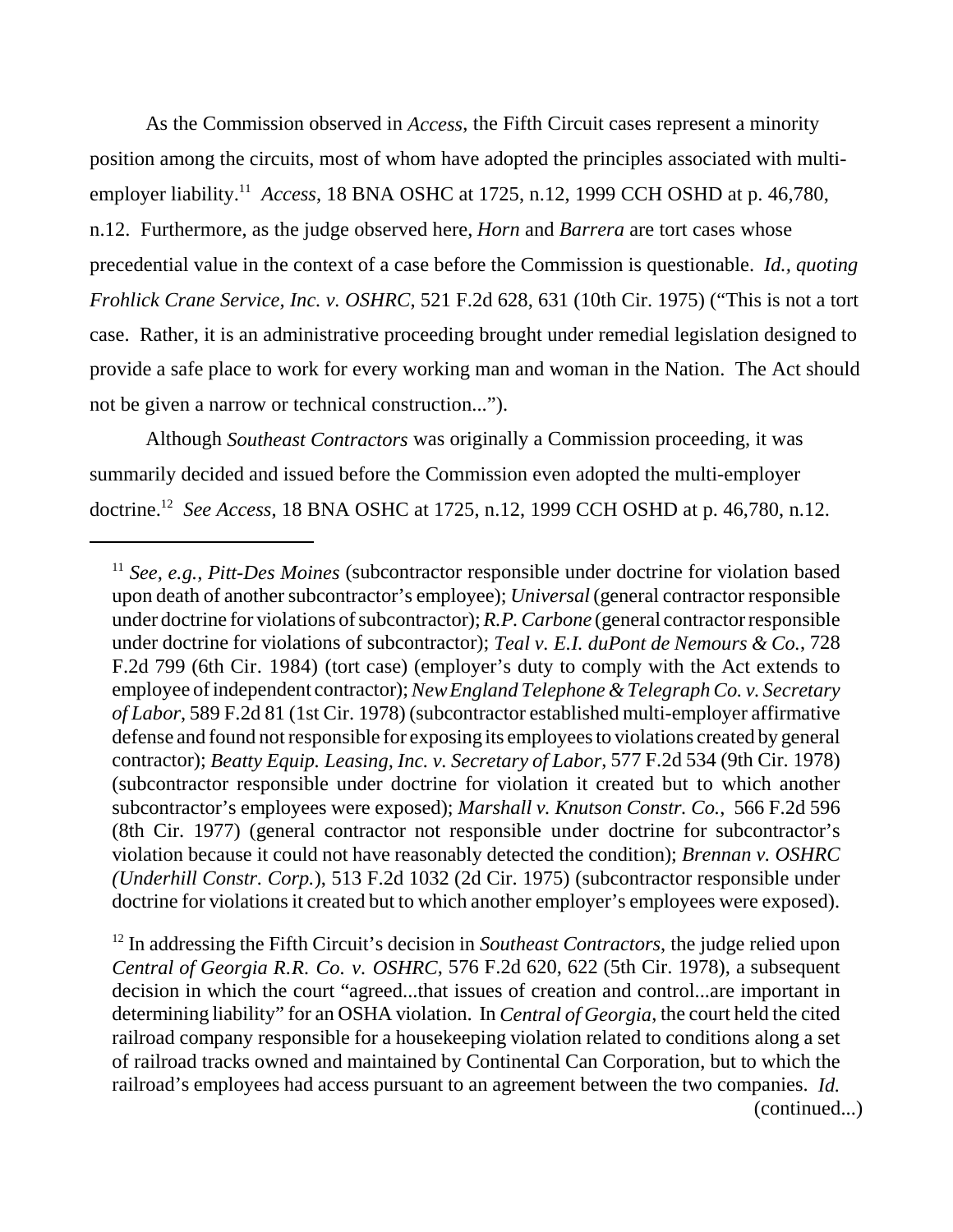Indeed, as noted, the Fifth Circuit has not reviewed any Commission decisions on multiemployer liability since the Commission adopted the doctrine. *Id.* Accordingly, we find that the Fifth Circuit cases relied upon by McDevitt do not preclude us from following Commission precedent here.

The D.C. Circuit has also not expressly accepted or rejected the multi-employer worksite doctrine, but has raised doubts about its validity. In *IBP Inc.*, 144 F.3d 861, 865-66 (D.C. Cir. 1998), the court found it unnecessary to decide the doctrine's validity, but observed that it has a "checkered history": "We see tension between the Secretary's multi-employer theory and the language of the statute and regulations and we have expressed doubt about its validity before." *Id.* at 865. This previous "doubt" was expressed in *Anthony Crane Rental v. Reich*, 70 F.3d 1298, 1306 (D.C. Cir. 1995), where, without deciding the issue, the court questioned whether "the multi-employer doctrine is consistent with the Secretary's own construction regulation, 29 C.F.R. § 1910.12(a)." Since the D.C. Circuit has yet to decide the issue of multi-employer liability, we will apply our precedent in this case.<sup>13</sup>

 $12$ (...continued) at 621-25.

> According to the Secretary, the *Central of Georgia* decision "eroded" any precedential value accorded to the Fifth Circuit's decision in *Southeast Contractors*. However, the court never actually applied the multi-employer doctrine in *Central of Georgia* because the arrangement between the companies in question did not "fit easily into the mold of a relationship between a general contractor and a subcontractor." *Central of Georgia*, 576 F.2d at 622. *See also Access*, 18 BNA OSHC at 1725, n.12, 1999 CCH OSHD at p. 46,780, n.12. Therefore, we do not consider the Fifth Circuit's decision in *Central of Georgia* to be a modification of its position on multi-employer liability.

> $13$  Chairman Rogers notes that the multi-employer doctrine can be applied in different factual contexts. For example, under the doctrine, liability can be based on either a contractor's creation or a contractor's control of a hazard at a multi-employer construction site. In one typical context, a subcontractor on a construction site has created a hazard to which employees of another subcontractor on the site are exposed. Under the multi-employer doctrine, the first subcontractor can be liable for the hazard it has created even though none of its own employees may be exposed. This was the factual situation in *Access*.

> > (continued...)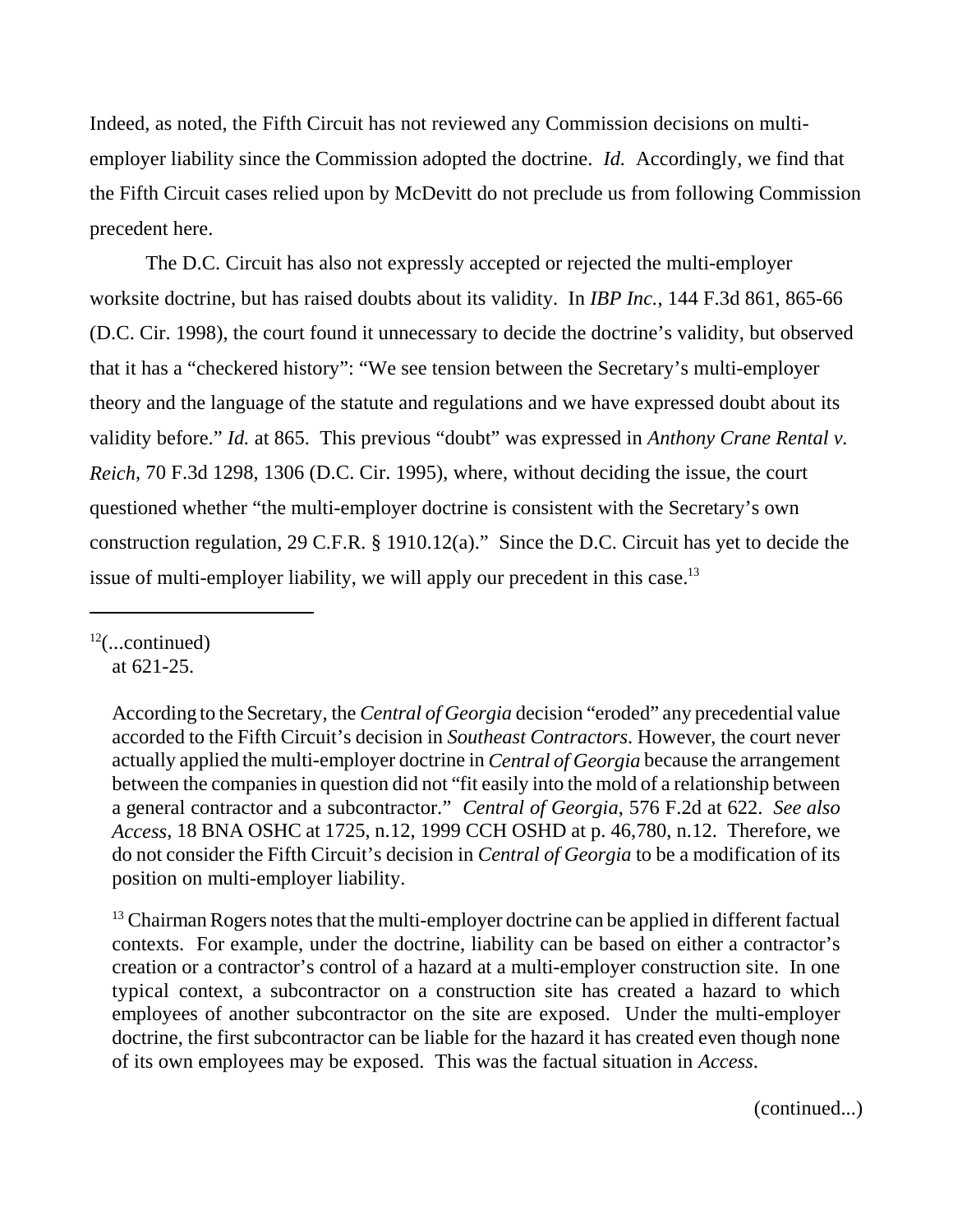In response to our dissenting colleague's challenge to the legal basis for the Commission's multi-employer worksite doctrine, a policy which has existed and been precedent for almost 25 years, we reiterate that this case was directed for review on the very narrow question of whether adverse circuit law precludes application of Commission precedent. As we conclude that it does not, a point that Commissioner Visscher apparently does not dispute, we affirm the judge's decision.

As a final matter, we note that in its brief, McDevitt has cited to the discussion in *Anthony Crane* regarding the relationship between § 1910.12(a) and the multi-employer worksite doctrine. *Anthony Crane*, 70 F.3d at 1306-07. Relying on this portion of the court's decision, as well as the fact that the scaffolding standards cited here are construction standards, McDevitt argues that the cited standards "apply only to the employer [CPD], not to the general contractor for a subcontractor's employees."

The D.C. Circuit did not resolve this question in *Anthony Crane* because "the parties have not briefed this issue, nor has any court that has adopted the multi-employer doctrine explicitly considered it." *Id.* at 1307. For the same reasons, we decline to resolve this argument here. Neither party has concretely addressed the relationship between § 1910.12(a) and the doctrine in their briefs before the Commission. McDevitt merely quotes to the relevant language from *Anthony Crane* without any supporting analysis, while the Secretary does not address the argument at all. Under these circumstances, we do not decide this issue here.

 $13$ (...continued)

In another typical context, a subcontractor on a construction site has created a hazard which the general contractor could reasonably have been expected to prevent or abate by reason of its supervisory capacity or control over the construction site. Under the multi-employer doctrine, the general contractor can be liable for the hazard created by the subcontractor even though none of its own employees may be exposed. This is the situation here and in cases such as *Universal* and *R.P. Carbone*.

While the Commission has applied the doctrine in both contexts and various Circuit Courts have upheld the doctrine in both contexts, Chairman Rogers believes it is important to keep in mind the different factual scenarios in which the doctrine is applied. In her view, the rationale for applying the doctrine, as well as the factual and legal analysis, would differ depending upon the factual context of the case.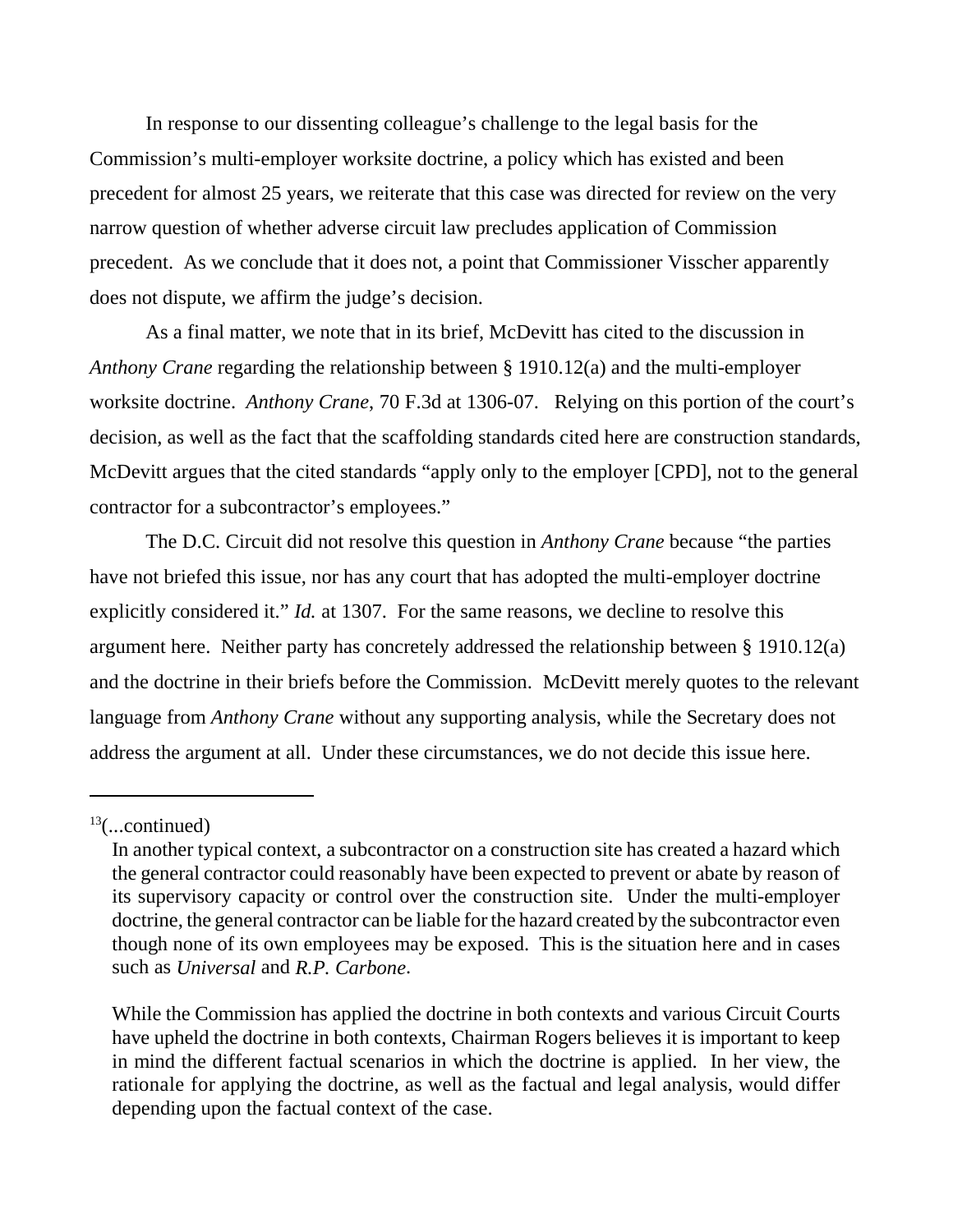# **PENALTIES**

The Secretary proposed a penalty of \$1,750 for each violation. The judge assessed the proposed penalty amount for each violation, taking into account McDevitt's size, lack of prior history, and good faith. He also considered the gravity of the violations to be high since there were seven employees working on the unsafe scaffolding and they were exposed to a fall of twelve feet. On review, neither party has addressed the issue of penalties and we see no reason to disturb the judge's findings on this matter. Therefore, we affirm the penalties as assessed by the judge.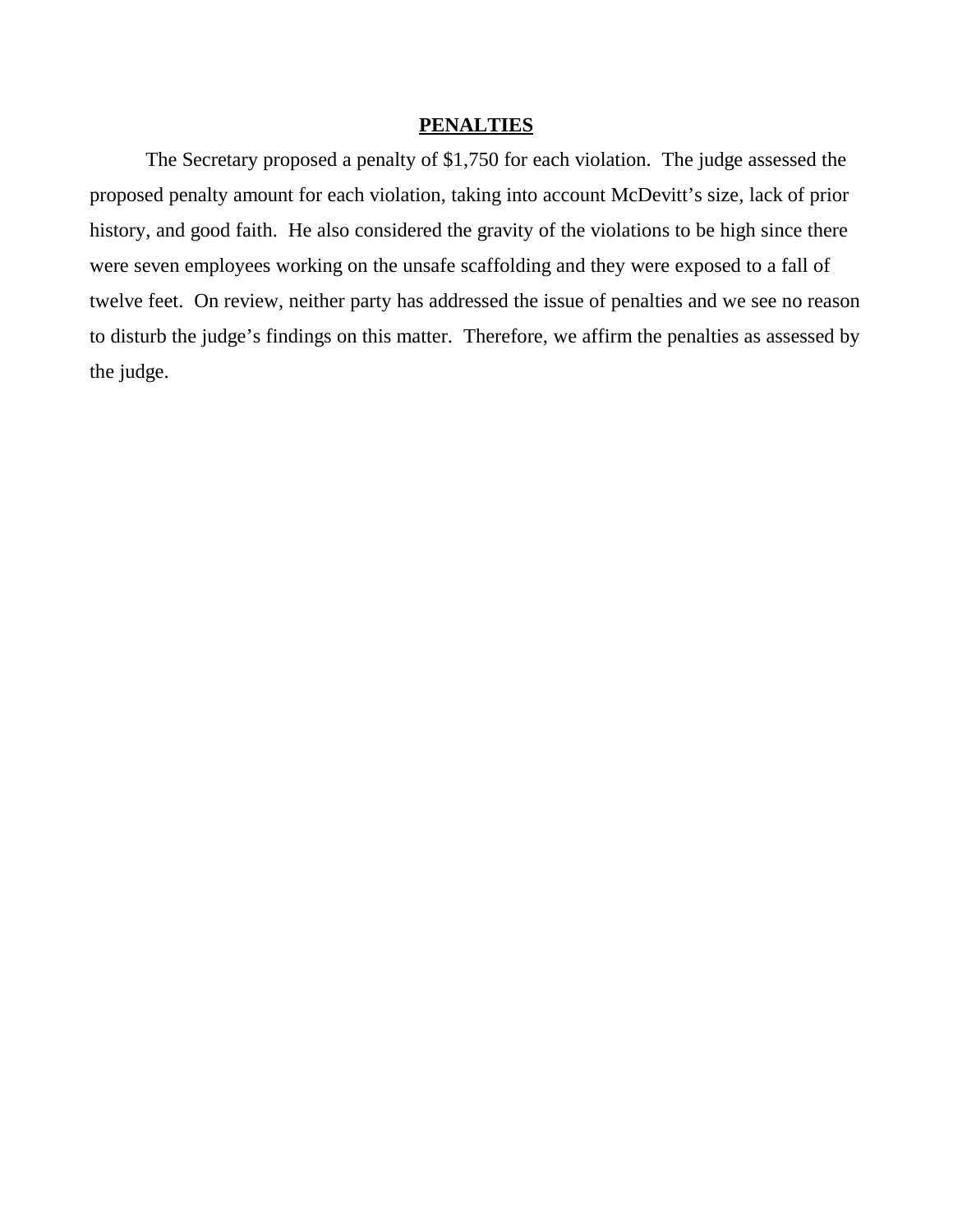# **ORDER**

Accordingly, we affirm the violations alleged under Items 1 through 5 of Serious Citation 1, and assess a penalty of \$1,750 for each violation.

/s/

Thomasina V. Rogers Chairman

/s/

Stuart E. Weisberg Commissioner

Dated: September 28, 2000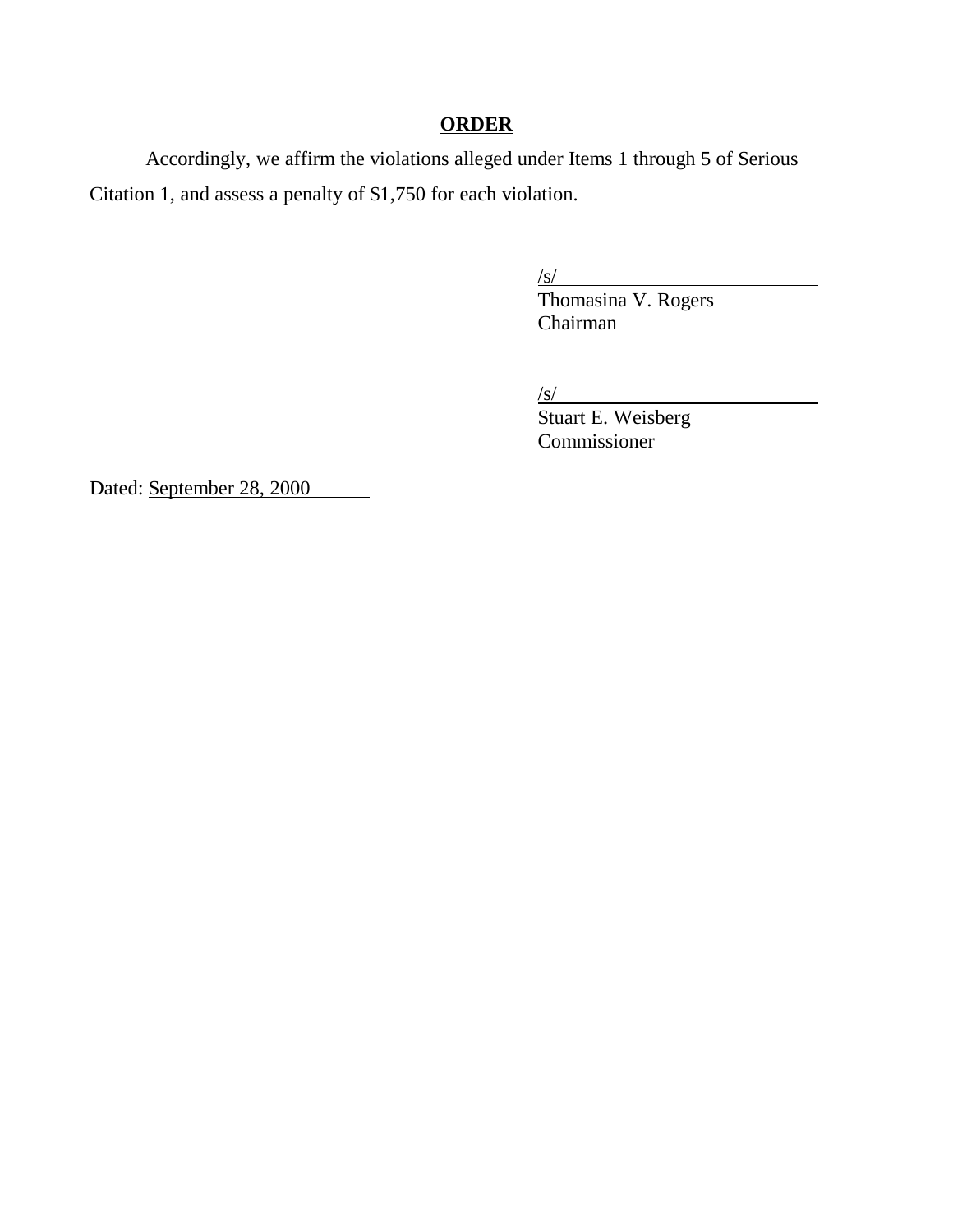VISSCHER, Commissioner, dissenting:

The issue in this case is whether McDevitt Street Bovis, Inc. ("MSB"), as the general contractor for the construction of a two-story medical center, is liable for violations involving the condition of scaffolding that was owned, erected, and maintained by subcontractor CPD Plastering ("CPD"), and was accessed solely by CPD's employees. As discussed below, I can find no legal duty in the cited scaffolding standards requiring MSB to supervise CPD's employees to ensure compliance with the standards. I further disagree with the majority that the "multi-employer worksite doctrine" can be invoked to provide any such duty. I would therefore vacate the citations.

The validity of citations issued under the multi-employer worksite doctrine has often been based on whether or not section  $5(a)(2)$  of the OSH Act allows the duty to comply with standards to be imposed on an employer beyond the immediate employer-employee relationship. *See, e.g. Universal Construction Co., Inc. v. OSHRC*, 182 F.3d 726 (10th Cir. 1999). On that question the Commission's long-standing answer has been that section 5(a)(2) does not limit an employer's duty to comply with standards only to exposures to the employer's own employees. *Access Equipment Systems*, 18 BNA OSHC 1718, 1723, 1999 CCH OSHD ¶ 31,821, p. 46,778 (No. 95-1449, 1999).

In *Anthony Crane Rental v. Reich*, 70 F.3d 1298 (D.C. Cir. 1995), however, the D.C. Circuit distinguished the question of how section  $5(a)(2)$  should be interpreted from the further question of whether the alleged multi-employer duty was consistent with the cited standards and regulations. The court noted that it had twice upheld OSH Act violations against chemical manufacturers charged with violating standards that imposed a duty to warn downstream employees of hazards. But the court was unwilling to assume multi-employer liability where the standards and regulations had not given notice to the employer of the obligations and duties the Secretary sought to enforce. *Id. See also IBP, Inc. v. Secretary of Labor*, 144 F.3d 861, 865 (D.C. Cir. 1998)(further noting the court's misgivings based on "tension between the Secretary's multi-employer theory and the language of the statute and regulations").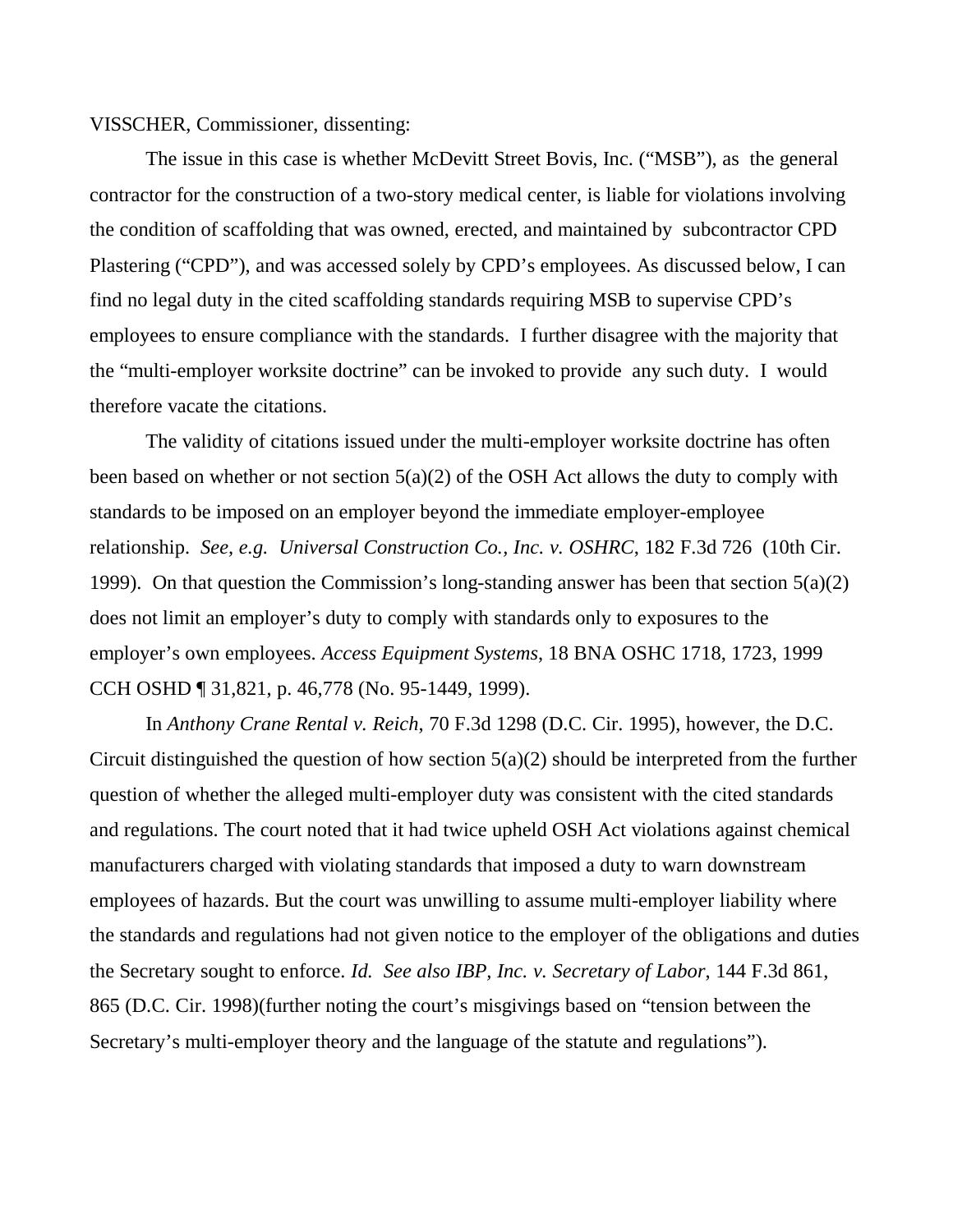I share the D.C. Circuit's concern as to the legal basis for multi-employer liability.<sup>1</sup> While  $\S$  5(a)(2) may not necessarily limit the employer's duty to comply with standards to the employer-employee relationship, the cited standards must actually impose the duty which the employer allegedly violated. Following this inspection, the Secretary cited CPD with five violations of the scaffolding standards at 29 C.F.R. §§ 1926.451 *et. seq*., as CPD was directly responsible for the scaffolding and for the employees exposed to the hazards. MSB was cited because, in the Secretary's view, it failed to adequately supervise CPD.<sup>2</sup> However, my review of the scaffolding standards under which MSB was cited reveals nothing about a general contractor's duty to supervise other employers on the worksite.

This case thus presents a very different issue from the one resolved in the *Grossman Steel & Aluminum Corp.,* 4 BNA OSHC 1185, 1188, 1975-76 CCH OSHD ¶ 20,691, p. 24,790 (No. 12775, 1976) and *Anning-Johnson Co.*, 4 BNA OSHC 1193, 1975-76 CCH OSHD ¶ 20,690 (Nos. 3694 & 4409, 1976). In those jointly-issued cases, the Commission's concern was to assess liability against the employer best positioned to abate the hazard.<sup>3</sup> In *Grossman* 

<sup>&</sup>lt;sup>1</sup>MSB may appeal this case to either the D.C. Circuit or to the Eleventh Circuit. The D.C. Circuit, as indicated above, has expressed doubt about the validity of the multi-employer liability doctrine. The Eleventh Circuit has not decided or directly addressed the multiemployer liability doctrine.

<sup>&</sup>lt;sup>2</sup>The Secretary's counsel made this clear during her opening statement at the trial: "Although there were no McDevitt Street Bovis employees working on the scaffolding at the time of the inspection, McDevitt Street Bovis was cited for the violations because as a general contractor, it had the overall site supervision and authority to direct and ensure that the conditions were corrected."

<sup>&</sup>lt;sup>3</sup>Prior to those decisions, the Commission had held that "a respondent cannot be held liable for violations of [section  $5(a)(2)$ ] when none of its own employees were exposed to the noncompliant conditions." *Martin Iron Works, Inc,* 2 BNA OSHC 1063, 1063,1973-74 CCH OSHD ¶ 18,164, p. 22,341 (No. 606, 1974) (company that failed to guard an open stairway platform not responsible for violation where none of its own employees exposed). *But see Robert E. Lee Plumbers*, 3 BNA OSHC 1150, 1974-75 CCH OSHD ¶ 19,594 (No. 2431, 1975)(affirming violations of a guardrail standard against subcontractor whose employees were exposed, even though the employer had no responsibility for installing or maintaining the guardrails).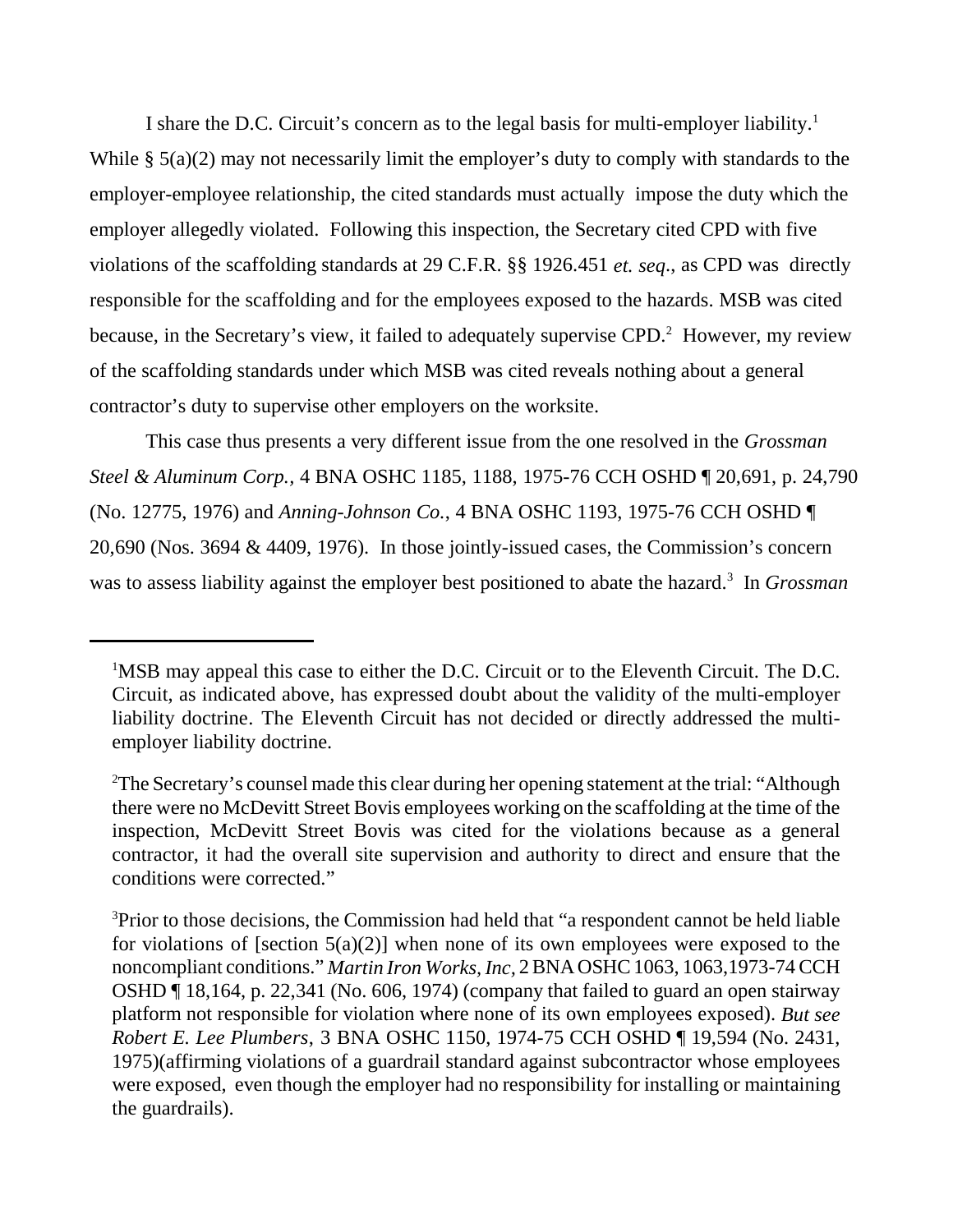*Steel* and *Anning Johnson,* the Commission announced that, as an exception to the general rule that an employer is liable only when its own employees have access to the violative condition, an employer who either creates or controls a citable hazard on a multi-employer construction worksite could be liable for the violation regardless of whether its own employees were exposed to it.

 It is true that dicta in *Grossman Steel*, *supra*, made broad reference to "hold[ing] the general contractor responsible for violations it could reasonably have been expected to prevent or abate by reason of its supervisory capacity." *Grossman Steel,* 4 BNA OSHC 1185, 1188, 1975-76 CCH OSHD at p. 24,791; *accord Anning-Johnson*, 4 BNA OSHC at 1199, 1975-76 CCH OSHD at p. 24,783-84. But in both cases, the general contractor created or controlled the particular violative conditions. Furthermore the Commission seems to have been concerned that, in recognizing an exception to the previous rule that liability always followed employee exposure, situations might arise in which it was unclear which employer was most responsible for a particular violative condition. In such a case, the Commission could find liability based on the general contractor's overall responsibility for the worksite. In neither case did the Commission indicate that it was stating a new and separate duty of supervision for general contractors that would parallel the responsibility of the employer that created or controlled the particular violative condition. The Commission expressed no interest in a rule that would allow for multiple layers of liability for a single violative condition. Indeed, both decisions were in response to the remand of *Anning-Johnson* to the Commission, in which the Seventh Circuit Court of Appeals observed:

> We fail to see how requiring several different employers to [correct the same conditions] fulfills the purposes of the Act any more effectively than requiring only one employer to do so. The Secretary's position is premised on the theory that the more people responsible for correcting any violation, the more likely it will get done. This is, of course, not necessarily true. Placing responsibility in more than one place is at least as likely to cause confusion and disruption in normal working relationships on a construction site. Such a policy might in effect prove to be counterproductive.

*Anning-Johnson Company v. OSAHRC*, 516 F.2d 1081, 1089 (7th Cir. 1975).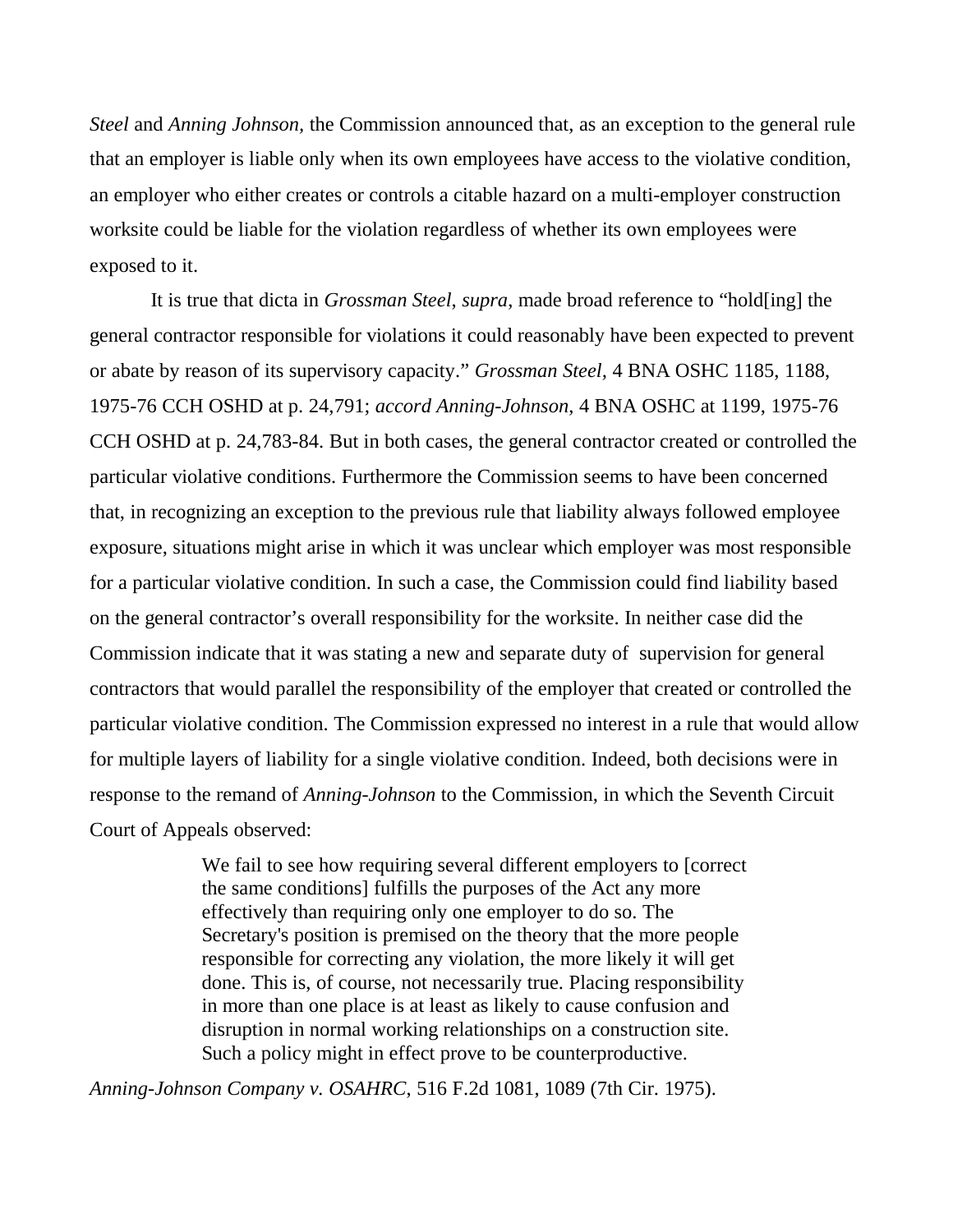That being said, I recognize that previous Commission decisions have found the sort of "supervisory employer" liability the Secretary argues for here. But in several of these cases, notwithstanding the Commission's reference to liability on the basis of its supervisory role, the general contractor was the employer responsible for creating or controlling the particular hazard, and would thus be responsible for the violation on that basis. *See Centex-Rooney Constr. Co.*, 16 BNA OSHC 2127, 1994 CCH OSHD ¶ 30,621(No. 92-851, 1994)(general contractor on the project was also the employer in charge of the guardrails, and therefore created and controlled the violative conditions); *Blount International Ltd.*, 15 BNA OSHC 1897, 1991-93 CCH OSHD ¶ 29,854 (No. 89-1394, 1992)(the general contractor was the creating or controlling employer as to three of four violations affirmed against it); *Gil Haugan, d/b/a Haugan Constr. Co*., 7 BNA OSHC 2004, 1979 CCH OSHD ¶ 24,105 (No. 76-1512,1979) (consolidated cases)(citations issued to employer for exposing its own employees were affirmed on the basis that it was the general contractor on the site); *Knutson Constr. Co*., 4 BNA OSHC 1759, 1976-77 CCH OSHD ¶ 21,185 (No. 765, 1976), *aff'd*, 566 F.2d 596 (8th Cir. 1977)(affirming a scaffolding violation against a general contractor both on the grounds of the general contractor's supervisory role and on the fact that its own employees were exposed to the hazard). Where the Commission has previously found liability for general contractors based upon their failure to supervise the subcontractors that were directly responsible for violations, the Commission has yet to examine or explain the source of this purported duty to supervise. Unfortunately the majority fails to do so in this case as well. Instead the Commission has avoided any meaningful critical analysis of this issue, choosing instead to simply accommodate the Secretary's citation policy. *See also Knutson Constr. Co*., 4 BNA OSHC at 1762-63, 1976-77 CCH OSHD at pp. 25,482-83 (Moran, Commissioner, dissenting in part).

The employer's duty under  $\S$  5(a)(2) of the Act is to "comply with occupational safety and health standards promulgated under this Act." A general contractor's duty to supervise, however, cannot be found in any of the standards thus far promulgated by the Secretary. On the contrary, the Secretary has chosen *not* to impose this duty on general contractors. In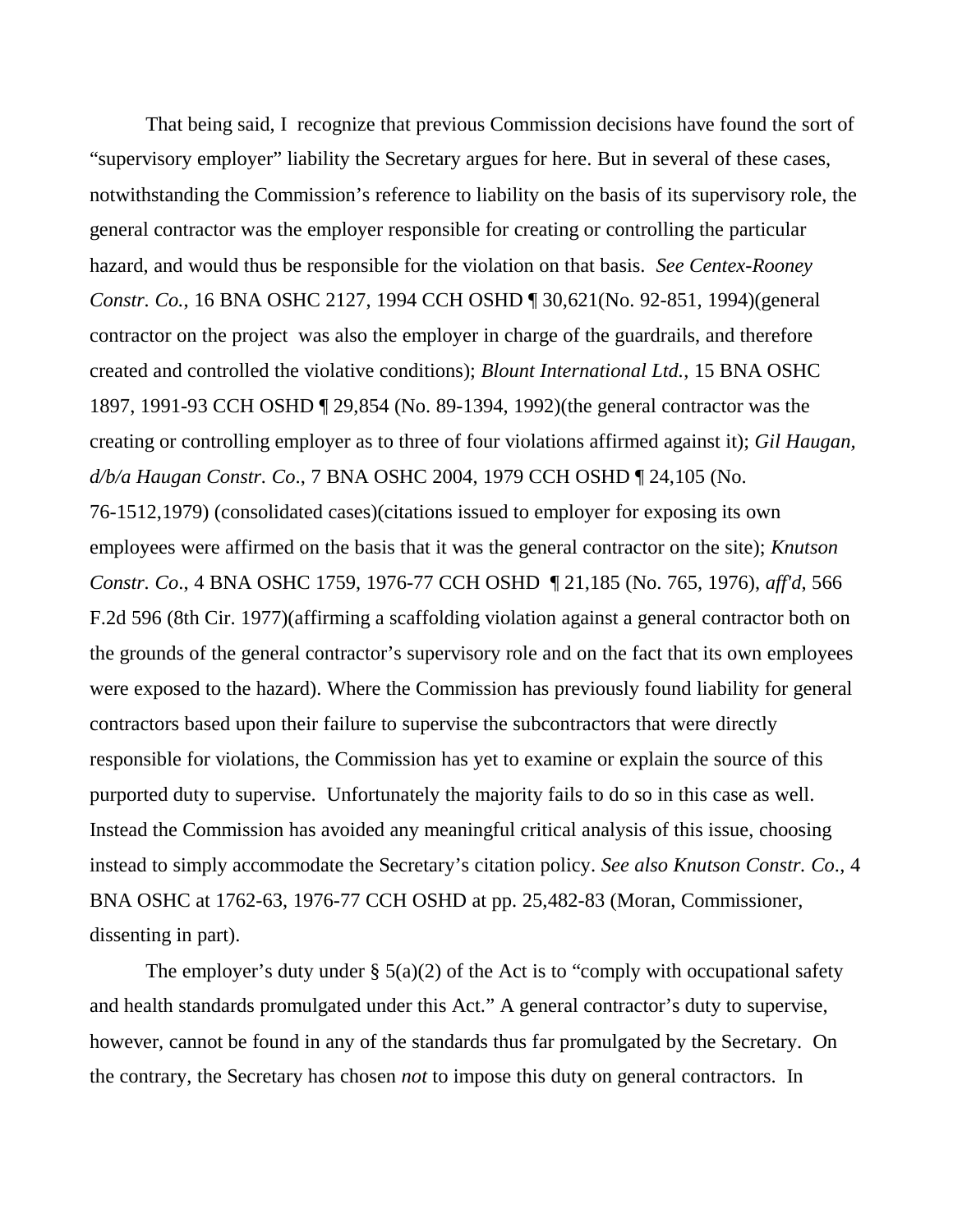establishing her initial body of construction safety standards as permitted under OSH Act section 6(a), 29 U.S.C. § 655(a), the Secretary adopted the standards that had been previously promulgated under the Contract Work Hours and Safety Standards Act (Construction Safety Act), 40 U.S.C. § 333. The regulations under the Construction Safety Act include a provision that does establish a broad duty for the "prime contractor" to assure safety compliance throughout the job. *See* 29 C.F.R. § 1518.16. But when the Secretary adopted Construction Safety Act standards as OSH Act standards, she chose not to include that provision, nor has she since proposed any such standard of her own.

In the absence of a standard setting forth MSB's duty to supervise, the majority opinion cites two possible "sources" for MSB's duty to supervise. First, the majority says that MSB is "responsible for the violations under the multi-employer liability doctrine." But that simply begs the question, for the doctrine cannot impose a duty that is not imposed by a standard. Second, the majority appears to base MSB's duty to supervise on the presence of MSB employees on the workplace, as well as contract provisions that allowed MSB to demand that CPD comply with safety requirements. But the majority can point to no standard as a source for the proposition that a general contractor who is present on the worksite has a legal duty under the OSH Act to supervise and enforce standards against the subcontractors. Indeed the notion that a general contractor's duty under the Act depends on what role the general contractor assumes on the worksite and in contract provisions runs directly contrary to the principle that an employer's duties are set by the Act, not by contract, and therefore an employer may not contract away its duties and responsibilities under the OSH Act. *See, e.g., Baker Tank Company/Altech*, 17 BNA OSHC 1177, 1180, 1995 CCH OSHD 30,734, p. 42,684 (No. 90-1786-S 1995). Furthermore, if we are to apply the rule stated by the majority, a general contractor that is present on the worksite and assumes a role in health and safety of its subcontractor's employees becomes equally liable with that subcontractor for the subcontractor's violations, while the general contractor which avoids any role also avoids OSH Act liability. As a leading commentary on occupational safety and health law has pointed out, it is unlikely that such a rule promotes the purposes of the Act. *See* M. Rothstein, Occupational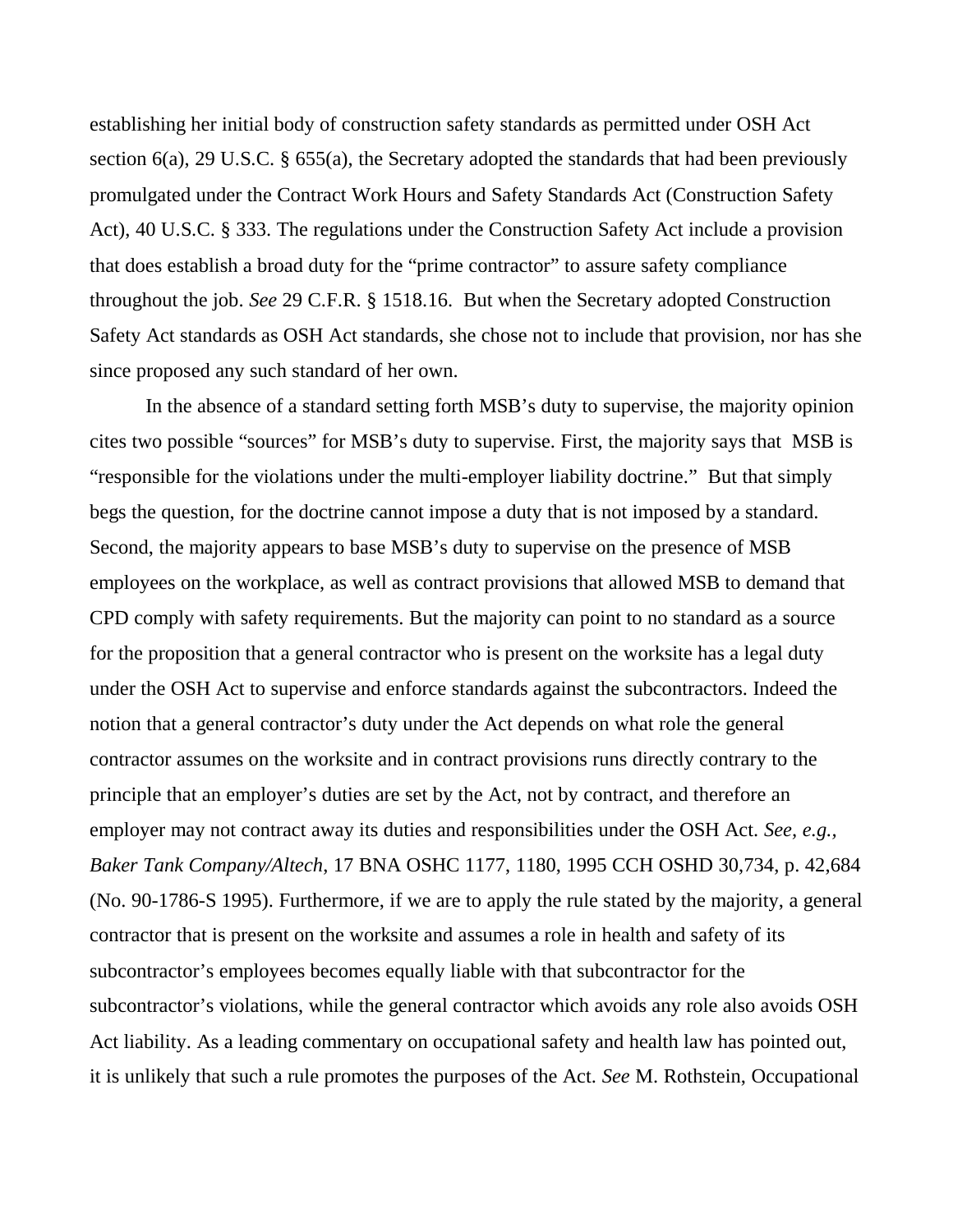Safety and Health Law 169 at 233 (4th ed. 1998)*.*

The "duty to supervise" for which MSB is held liable here not only lacks any discernible legal basis, it also lacks any definition as to its scope. The majority never indicates what MSB was required to do under its duty to supervise CPD. Were they to walk the worksite more frequently? Hire separate safety inspectors? Train CPD employees on how to erect scaffolding? Assume permanent responsibility for CPD's OSHA compliance? Nor do they state what other general contractors must do in order to avoid liability. In the absence of a any standard or regulation defining the extent of the general contractor's obligations, the majority has therefore attached what appears to be strict liability for a subcontractor's violations: MSB is liable for CPD's scaffolding violations simply because it failed to prevent them.

 In short, MSB was cited under standards which do not apply because they do not impose the duty for which MSB was cited. I would therefore vacate these citations.

> /s/ Gary L. Visscher Commissioner

Dated: September 28, 2000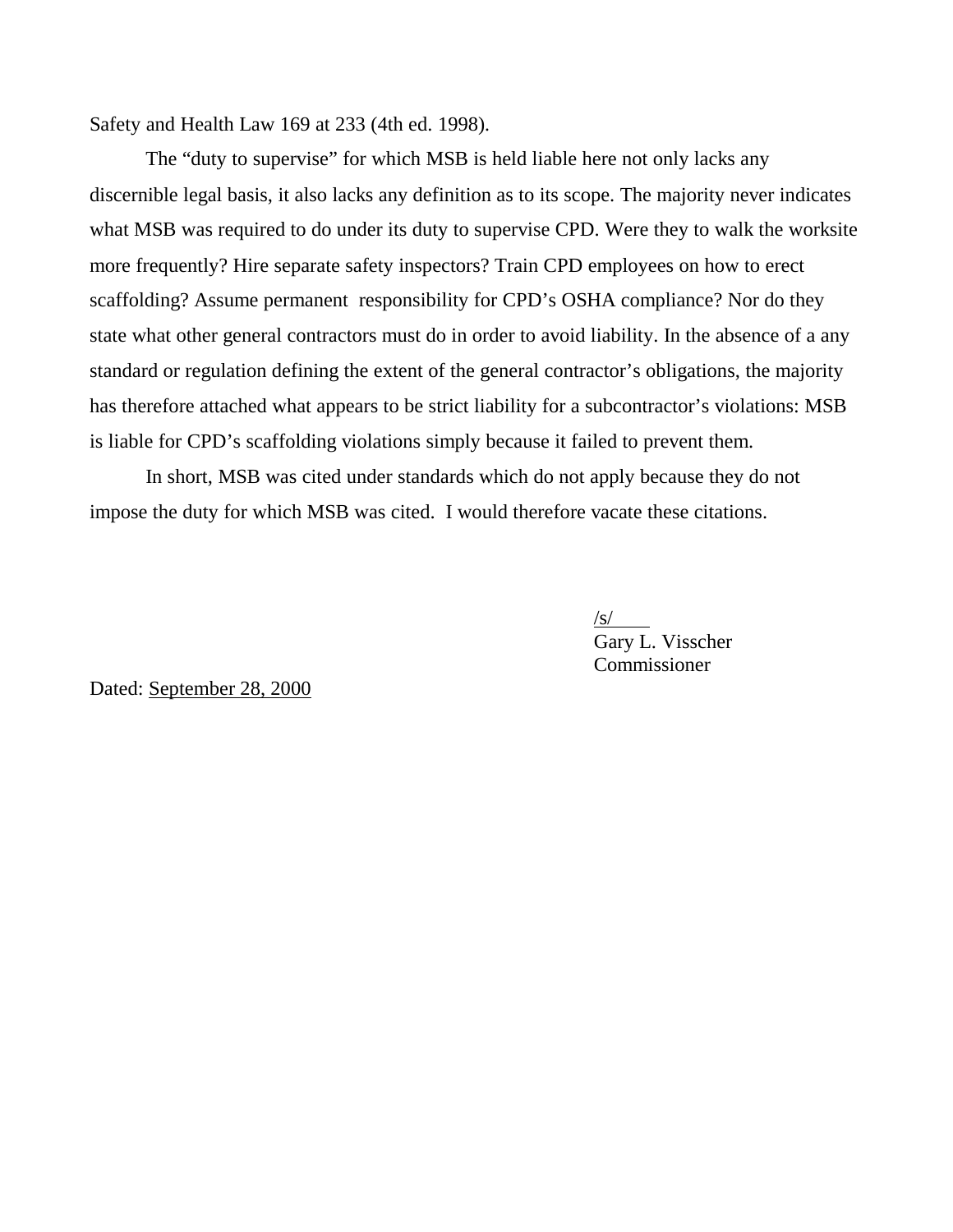Secretary of Labor, Complainant, v McDevitt Street Bovis, Inc., Respondent.

OSHRC Docket No. **97-1918**

APPEARANCES

Karen E. Mock, Esq. **Richard D. Wayne, Esq.** Office of the Solicitor **Hinckley, Allen & Snyder U.S.** Department of Labor **Hinckley, Allen & Snyder Boston, Massachusetts** U. S. Department of Labor Boston, Massachusetts<br>Atlanta, Georgia For Respondent Atlanta, Georgia For Complainant

Before: Administrative Law Judge Ken S. Welsch

#### **DECISION AND ORDER**

McDevitt Street Bovis, Inc. (MSB), is a general construction contractor. On September 12, 1997, the Occupational Safety and Health Administration (OSHA) inspected a hospital construction project in Douglas, Georgia. As a result of the inspection, MSB received a citation for scaffolding erected by a subcontractor. MSB timely contested the citation.

The citation alleges serious violations of § 1926.451(b)(1) (item 1) for failing to fully plank or deck the working platform of the scaffolding; § 1926.452(c)(2) (item 2) for failing to properly brace the scaffolding;  $\S$  1926.451(e)(1) (item 3) for failing to provide proper access for the scaffolding;  $\S$ 1926.451(f)(7) (item 4) for failing to ensure the scaffolding was erected by a competent person; and §  $1926.451(g)(1)$  (item 5) for failing to provide standard guardrails throughout the scaffolding. The citation proposes a penalty of \$1,750 for each alleged violation.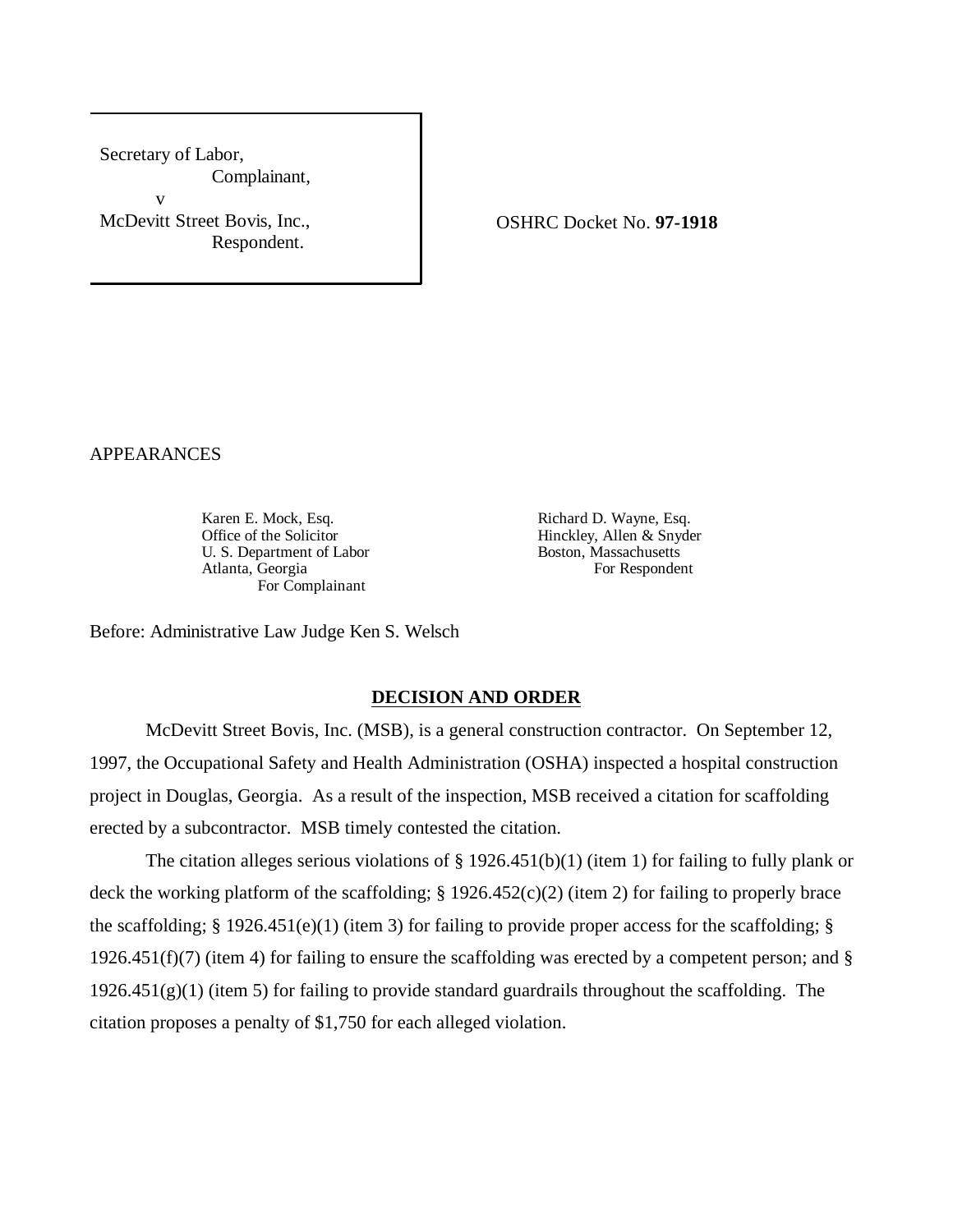The hearing was held on May 5, 1998, in Atlanta, Georgia. The parties were represented by counsel and post-hearing briefs were filed. MSB acknowledges that it is an employer engaged in a business affecting commerce within the meaning of the Occupational Safety and Health Act (Act) (Tr. 4-5).

Although not admitting the violative conditions, MSB principally argues that as general contractor it was not responsible for the scaffolding erected and maintained by a subcontractor. It is undisputed that MSB did not erect the scaffolding and MSB's employees were not exposed to the hazards created by the scaffolding (Tr. 7-8). For the reasons stated, the violations are affirmed against MSB.

## *The Inspection*

In September, 1997, MSB, as general contractor, was constructing a new hospital, Coffee Regional Medical Center, in Douglas, Georgia. The hospital, 125,000 (250,000) square feet, was designed as two stories with a penthouse area on the roof to house the mechanical equipment. The penthouse was approximately 200 feet by 110 feet (Tr. 13, 100, 113).

In addition to its general contractor responsibilities, MSB's employees performed some of the concrete work. MSB had approximately 22 employees on the project, including two assistant superintendents and a project manager. The assistant superintendents' office was a job trailer within 75 yards of the hospital construction (Tr. 100-101).

As part of his duties, assistant superintendent Scott Kopplin walked the construction site twice a day to check on subcontractors' work and progress, including safety. Assistant superintendent Mitchell Surrency performed similar walk-around inspections. MSB also conducted weekly safety inspections of the project each Monday and prepared a report (Tr. 113-115). As described by Kopplin, the purpose of the Monday inspections was "[T]o make sure they were tied off, make sure we didn't have any bad contractors on the job. Basically, just safety walk-through" (Tr. 115).

On September 12, 1997, Safety and Health Compliance Officer Ronald Byrd initiated a planned, programed OSHA inspection of the hospital project. Byrd arrived at 11:00 a.m. and started his closing conference at 2:15 p.m. (Tr. 12, 16-17, 100). There were three subcontractors working at the project, including CPD Plastering, Inc. (CPD), the insulation contractor (Tr. 106). CPD was on the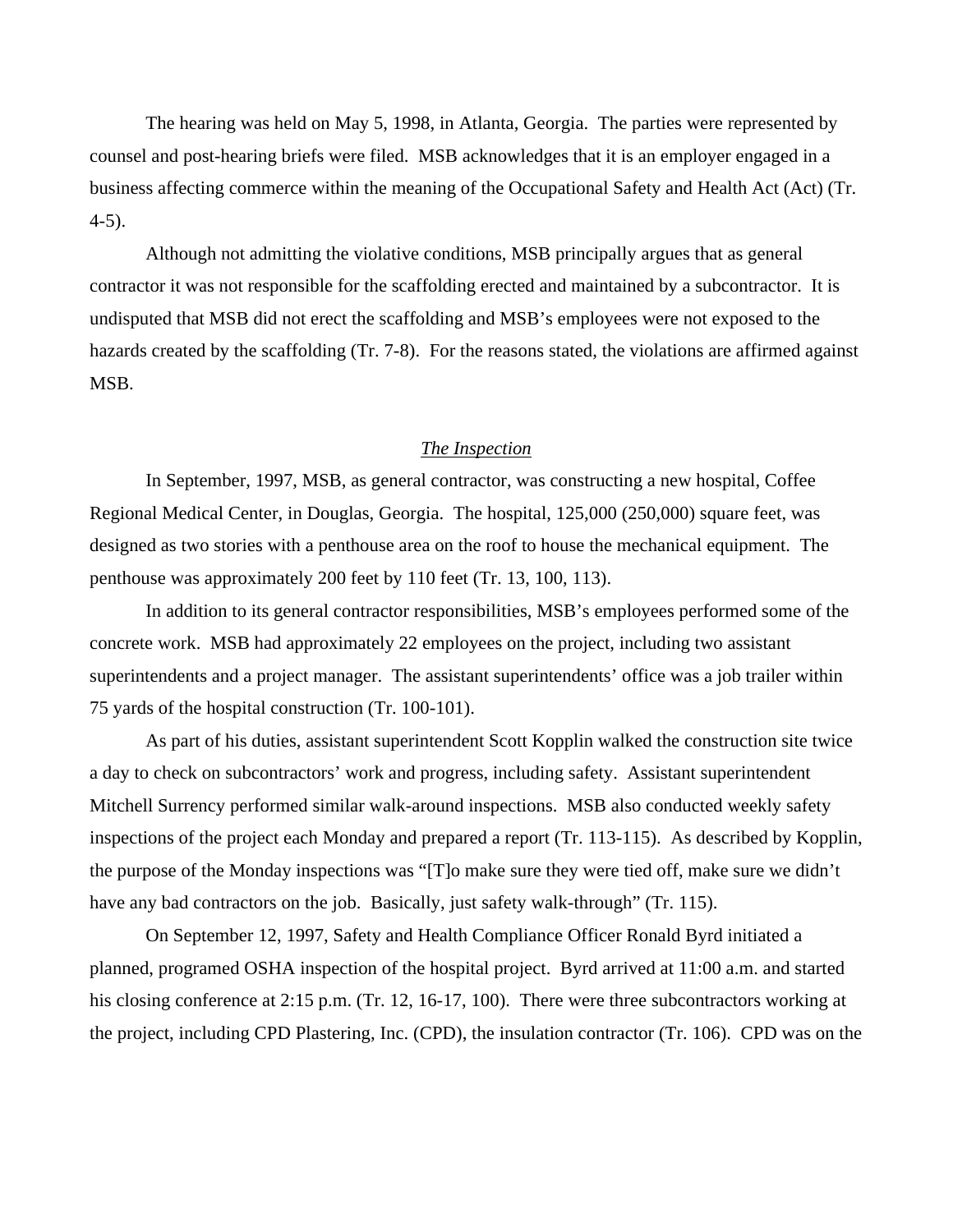roof area penthouse installing Styrofoam insulation around the penthouse. To install the insulation, seven of CPD's employees were working from two-stage tubular welded scaffolding approximately 12 feet above the roof (Exh. C-3; Tr. 22, 102-103, 109).

The scaffolding was owned, erected and maintained by CPD (Tr. 94, 117). In inspecting the scaffolding, compliance officer Byrd noted that the scaffolding had no cross-bracing on the side next to the penthouse. Also, cross-bracing members were missing in various other locations in front of the bracing (Exhs. C-4, C-6; Tr. 26-27, 39-40). The working platform on the scaffolding was not fully decked, leaving gaps between the guardrails and the uprights (Exh. C-3; Tr. 20). Also, there were guardrails missing and the scaffolding was not equipped with access ladders. Employees were observed climbing down the cross-bracing (Exhs. C-5, R-1; Tr. 40-41, 47-48).

According to compliance officer Byrd, assistant superintendent Kopplin stated that the scaffolding was erected a week prior to the inspection (Tr. 52, 79). However, at the hearing, Kopplin testified that the scaffolding was erected the day preceding the inspection (Tr. 116). He stated that CPD was just beginning work on the penthouse the prior day (September 11, 1997) by pulling scaffolding to the roof. Kopplin testified that he was not on the roof on September 11 and had not left MSB's trailer on the day of OSHA's inspection (Tr. 103, 106).

As a result of the inspection, MSB received a serious citation on October 6, 1997, for the scaffolding violations created by CPD. CPD also received a citation for the same scaffolding violations as MSB (Exh. R-2; Tr. 92). There were no OSHA citations issued relative to the safety of MSB's employees (Tr. 85).

## *Discussion*

#### Alleged Violations

The Secretary has the burden of proving a violation.

In order to establish a violation of an occupational safety or health standard, the Secretary has the burden of proving: (a) the applicability of the cited standard, (b) the employer's noncompliance with the standard's terms, (c) employee access to the violative conditions, and (d) the employer's actual or constructive knowledge of the violation (*i.e.,* the employer either knew or, with the exercise of reasonable diligence could have known, of the violative conditions).

*Atlantic Battery Co.,* 16 BNA OSHC 2131, 2138 (No. 90-1747, 1994).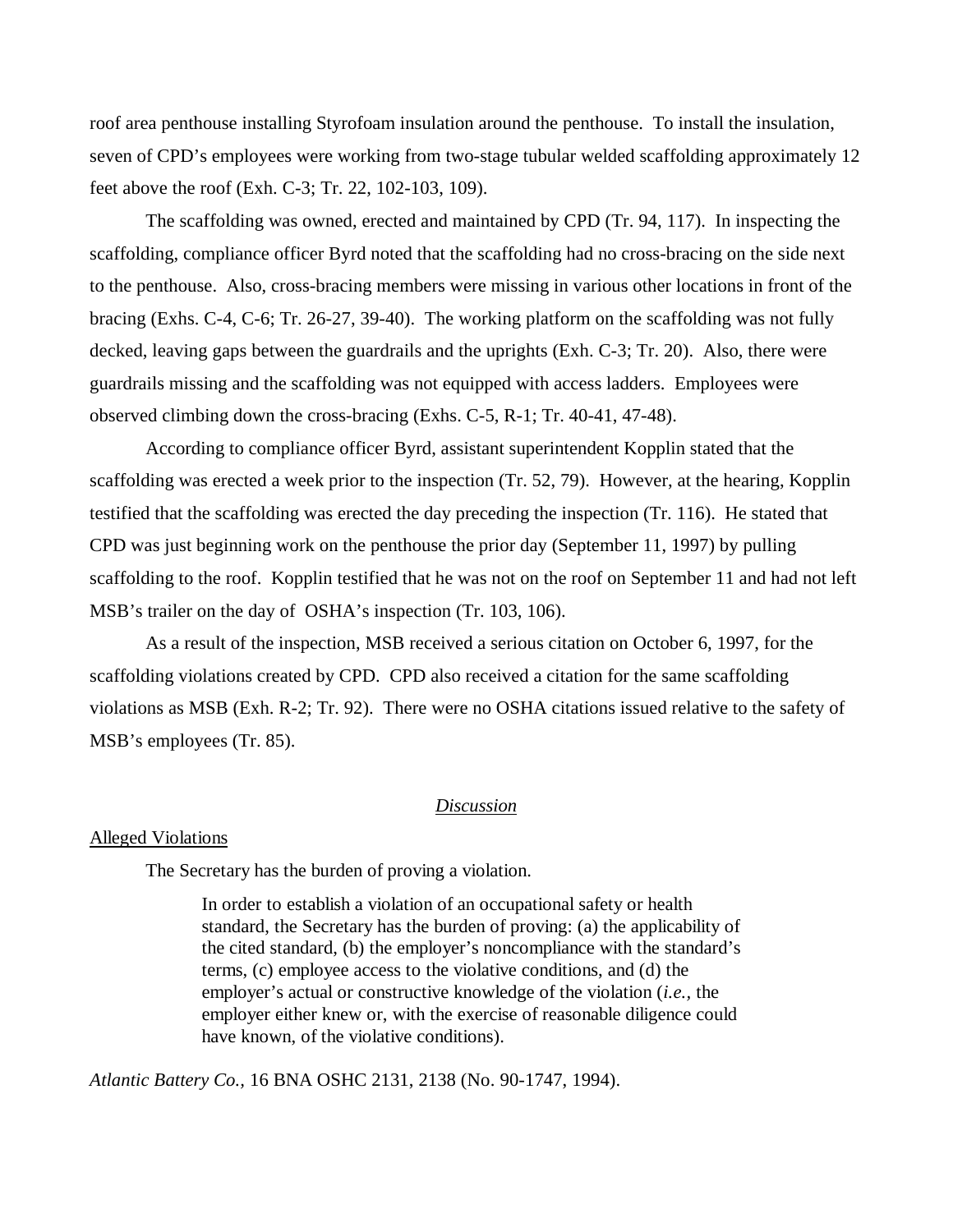#### *Violations of the Scaffolding Standards*

MSB was cited because the scaffolding used by CPD failed to have full planking, in violation of § 1926.451(b)(1); failed to have proper cross-bracing, in violation of § 1926.452(c)(2); failed to have proper access, in violation of  $\S 1926.451(e)(1)$ ; failed to be erected under the supervision of a competent person, in violation of § 1926.451(f)(7); and failed to have guardrails at all locations, in violation of  $\S$  1926.451(g)(1).

There is no dispute that the scaffolding used by CPD lacked the required guardrails, crossbracing, planking and means of access (Tr. 20, 23, 26-27, 34-35, 39-41, 47-49). The photographic evidence and observations by compliance officer Bryd show the violations. The nature and extent of the violations observed establishes that the scaffolding was not erected by a competent person. Also, it is undisputed that CPD's employees working on the scaffolding were exposed to the hazards caused by the missing guardrails, bracing, access ladders, and planking. The scaffolding did not comply with the requirments of the standards (Exh. C-3 - C-5).

Although it does not admit the scaffolding violations, MSB does not offer any contrary evidence or dispute the observations of compliance officer Byrd. Assistant superintendent Kopplin agreed that the "scaffolding was not up to par" (Tr. 103). He acknowledges that the scaffolding was missing guardrails, cross bracing, decking and lacked a means of access (Tr. 109-110).

Thus, the record supports the application of the scaffolding standards, CPD employees' exposure to the conditions and noncompliance with the terms of §§ 1926.451(b)(1), 1926.452(c)(2),  $1926.451(e)(1)$ ,  $1926.451(f)(7)$  and  $1926.451(g)(1)$ .

#### *General Contractor Responsibility*

MSB argues that as general contractor, it was not responsible for a subcontractor's (CPD) failure to comply with the scaffolding standards. MSB asserts the multi-employer worksite defense. MSB argues that CPD was responsible for the health and safety of its employees (Tr. 118). CPD indemnified MSB for any violations and was responsible for promptly correcting any violations (Tr. 116-119). The Secretary concedes that MSB did not create the scaffolding violations nor were MSB's employees exposed to the violative conditions (Tr. Tr. 7-8).

Under Review Commission precedent, a general contractor, however, who, as in this case, does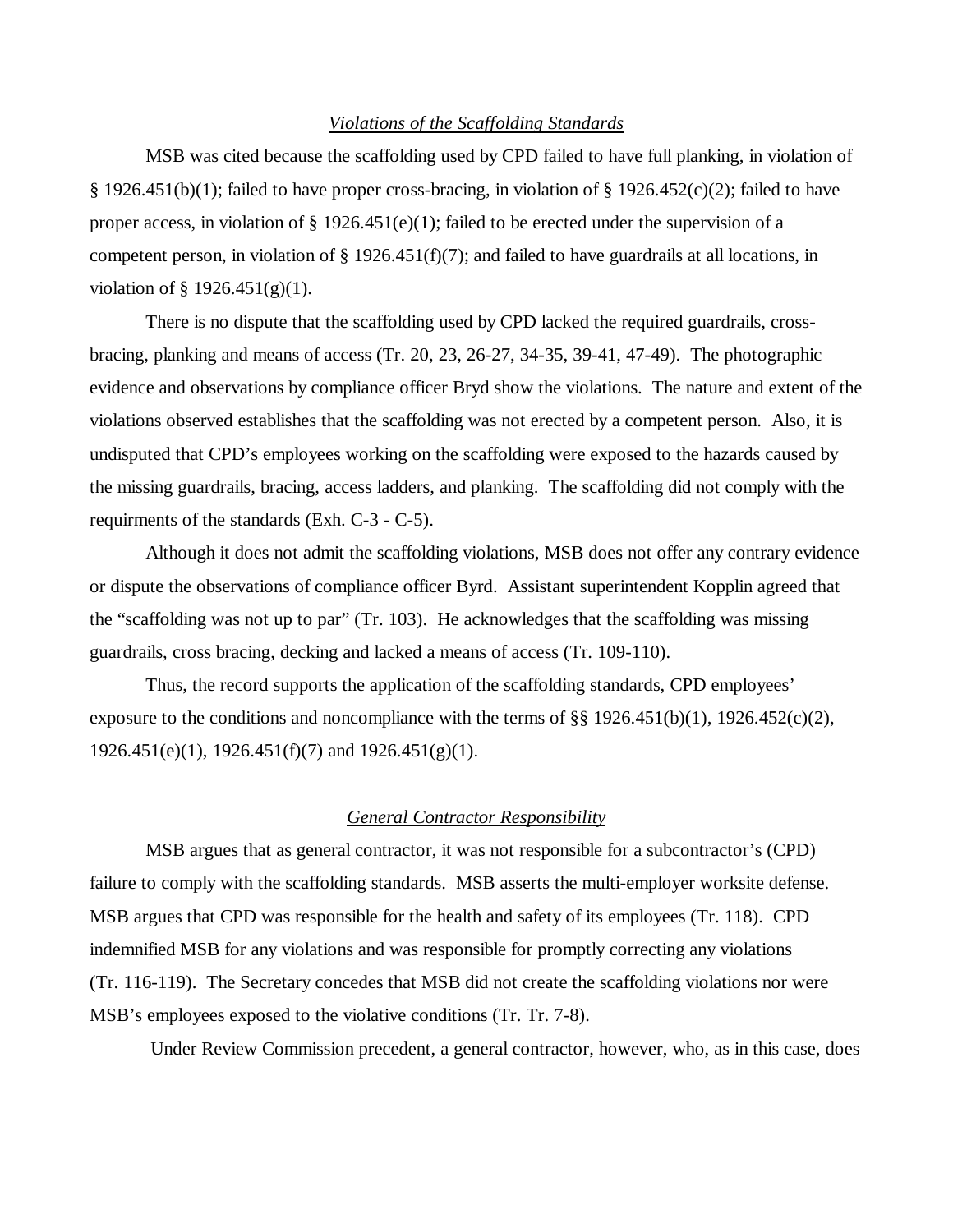not have employees exposed and did not create the violative condition is still considered responsible for violations of a subcontractor where the general contractor could reasonably be expected to prevent or detect and abate the violation. *Centex-Rooney Construction Co.*, 16 BNA OSHC 2127 (No. 92-0851, 1994). A general contractor's responsibility does not depend on whether the general contractor acutally created the hazard or has the manpower and expertise to abate the hazard itself. *Red Lobster Inns of America Inc.*, 8 BNA OSHC 1762 (No. 76-4754, 1980). A general contractor at a construction project is presumed to have sufficient control over its subcontractors to require them to comply with the safety standards and to abate violations. Its "supervision over the entire worksite [provided] sufficient control over its subcontractors to require them to comply with occupational safety and health standards and to abate violations." *Gil Haugan d/b/a Haugan Construction Company*, 7 BNA OSHC 2004, 2006 (Nos. 76-1512 & 1513, 1979). Also *see Lewis & Lambert Metal Contract, Inc.*, 12 BNA OSHC 1026, 1030 (No. 80-5295, 1984).

For example, in *Knutson Construction Co*., 4 BNA OSHC 1759, 1761 (No. 765, 1976), *aff'd* 566 F.2d 596 (8th Cir. 1977)*,* the Review Commission relieved a general contractor of liability for failing to detect a one-inch crack on the underside of a scaffolding platform before it collapsed. It concluded that it was unreasonable to expect a general contractor to detect such a crack. However, in *Blount International Ltd.*, 15 BNA OSHC 1897, 1899 (No. 89-1394, 1992), the Commission found it reasonable to expect a general contractor to detect a GFCI problem even though the condition was by nature latent and hidden from view*.* In exercising reasonable diligence, a general contractor may rely in part upon the assurances of a subcontractor, so long as it has no reason to believe that the work is being performed unsafely. *See Sasser Electric and Manufacturing Co.*, 11 BNA OSHC 2133 (No. 82-178, 1994).

In this case, MSB failed to exercise reasonable diligence in preventing and detecting the unsafe scaffolding. MSB exercised and maintained overall authority over the hospital project (Tr. 111). Its responsibility extended to the work performed by its subcontractors, including CPD. MSB selected CPD to do the insulation work. It oversaw the subcontractor's work and safety (Tr. 110-111, 119). Based on the subcontract, MSB had the authority to demand CPD's compliance or ultimately to terminate the subcontractor for noncompliance (Tr. 119; MSB post-hearing brief, p. 4).

CPD's scaffolding was in plain view. The lack of planking, cross bracing, access and guardrails was clearly visible throughout the project. Compliance officer Byrd testified that he observed the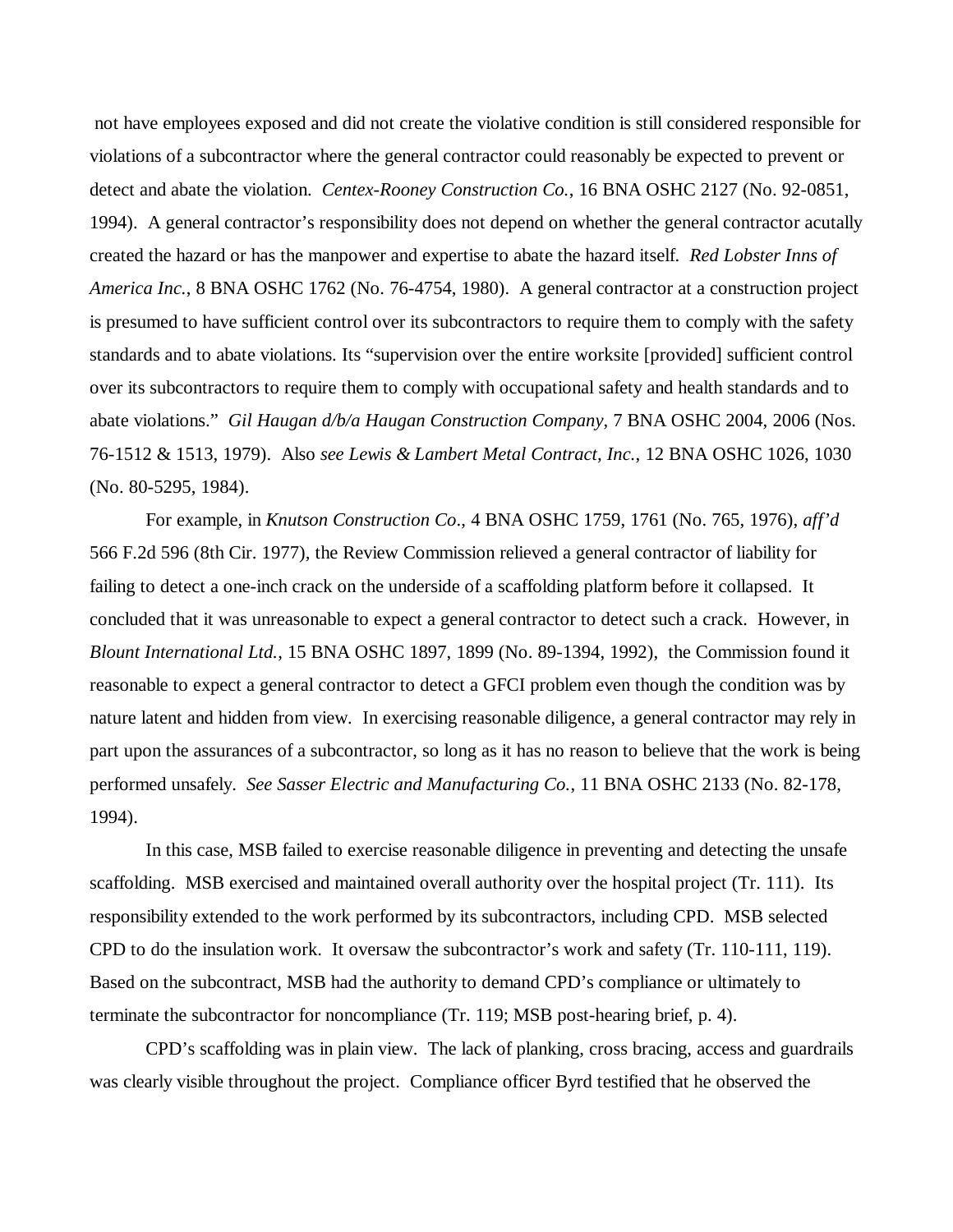problems with the scaffolding from the ground (Exh. C-7; Tr. 41, 52, 67). On the morning of the inspection, some of MSB's employees were also working on the roof area (Tr. 84). It is clear that MSB was not as diligent as it could have been in preventing and detecting the scaffolding violations. MSB's personnel should have noticed the lack of guardrails, planking, bracing and an access ladder. MSB's supervisors were knowledgeable of the scaffolding requirements and made regular inspections of subcontractors' work. Although Kopplin denied inspecting the scaffolding prior to the OSHA inspection, there is no evidence that the other assistant superintendent had not inspected the area. According to Kopplin, the entire worksite was inspected twice a day by the assistant superintendents.

Kopplin's testimony that the scaffold was erected the day prior to the OSHA inspection is not supported by the record. During the inspection, Kopplin told Byrd that the scaffolding had been erected for a week. The court accepts Kopplin's statement to the compliance officer. Admission statements by a supervisor are permitted. Fed. Rules of Evid. 801(d)(2). Weight is given to the statement because the it was made contemporaneous with the inspection, and Kopplin did not deny making the statement or offer an explanation. His testimony at the hearing six months later lacked confirmation by a record or other witness testimony. MSB referred to daily progress reports showing that scaffolding equipment was delivered on Monday, September 8, 1997 (Tr. 116). However, the reports were not offered into evidence and the delivery of some equipment does not necessarily show when the scaffolding in question was erected. Also, the amount of erected scaffolding at the time of the inspection appears extensive and required more than a few hours to erect (Exhs. C-3, C-4, C-6). The scaffolding was erected around the penthouse, 200 feet by 110 feet (Tr. 81). It is reasonable to conclude that the unsafe scaffolding existed for several days prior to the inspection.

MSB had the ability to prevent the violations (Tr. 110-111). Under the subcontract, CPD was required by MSB to comply with safety and health regulations and promptly correct any violations (Tr. 117-118). However, merely requiring CPD's compliance with safety standards does not relieve the MSB of its responsibility to prevent or detect unsafe conditions. MSB could stop CPD's work if it observed safety violations (Tr. 119). MSB's supervisors had the authority to have safety problems by subcontractors corrected immediately (Tr. 110). MSB made sure that CPD corrected the scaffolding violations (Tr. 49, 110-111). MSB's two assistant superintendents walked the worksite twice a day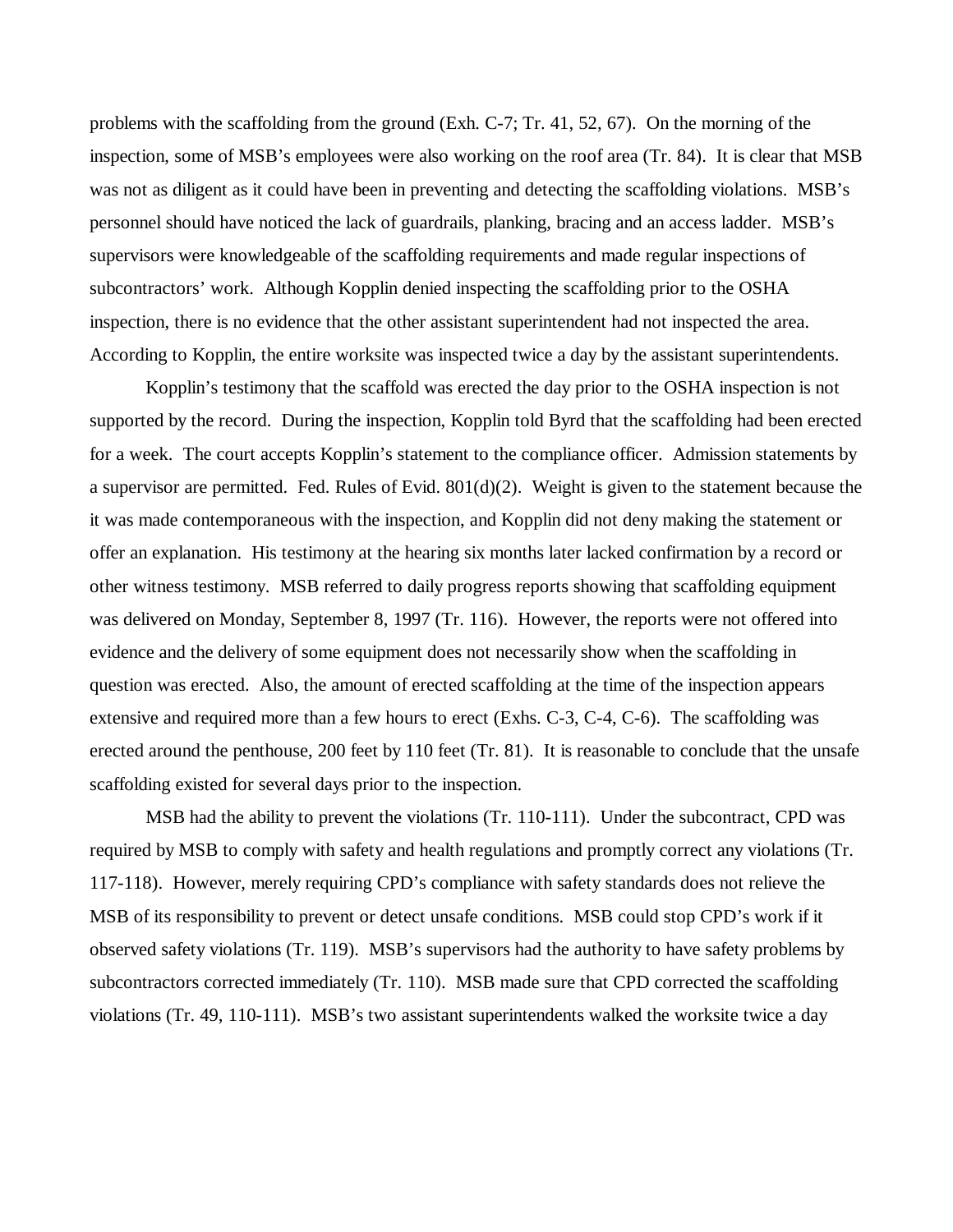specifically checking on subcontractors' work (Tr. 114-115). MSB's job trailer was within 75 yards and within view of the hospital construction (Tr. 100-101). Each Monday, the assistant superintendents made a safety inspection of the hospital construction with subcontractors (Tr. 113-114). On a daily basis, MSB exercised its authority to inspect CPD's compliance with safety regulations and accept or reject its work performance.

MSB was familiar with the scaffolding requirements. Assistant superintendent Kopplin acknowledges that he knew OSHA's scaffolding requirements and the proper procedures for erecting scaffolding (Tr. 107). Also, MSB maintained a written site safety plan and safety manual, including rules for its own scaffolding program which the compliance officer reviewed and considered acceptable (Tr. 92-93). MSB was responsible to ensure that CPD complied with the scaffolding standards and MSB should have known with reasonable diligence of CPD's noncompliance.

### *Fifth Circuit Precedent*

MSB argues that as a matter of law a general contractor "should not be subject to vicarious liability for alleged violations of standards committed by other employers on a multi-employer worksite" (MSB post-hearing brief, p. 6-7). Based on former Fifth Circuit decisions which are binding on the Eleventh Circuit,<sup>4</sup> MSB argues that the cases hold that as a matter of law a general contractor can not be held responsible for the safety violations of a subcontractor. MSB cites *Melerine v. Avondale Shipyards, Inc.*, 659 F.2d 706 (5th Cir. 1981); *Southeast Contractors, Inc., v. Dunlop*, 512 F.2d 675 (5th Cir. 1975); *Barrera v. E.I. DuPont De Nemours & Co*., 653 F.2d 915 (5th Cir. 1981); and *Horn v. C.L. Osborn Contracting Co*., 591 F.2d 318 (5th Cir. 1979) (MSB post-hearing brief, p. 2).

"Where it is highly probable that a case will be appealed to a particular circuit, the Commission generally has applied the law of that circuit in deciding the case, even though it may clearly differ from the Commission's law." *D.M. Sabia Co*., 17 BNA OSHC 1413, 1414 (No. 93-3274, 1995), *vacated and remanded on other grounds*, 17 BNA OSHC 1680 (3rd Cir. 1996). Here, the violations occurred and MSB has offices in the Atlanta, Georgia, area. Accordingly, this case could be appealed to the Eleventh Circuit.

 $^{4}$ Decisions of the former Fifth Circuit entered before October 1, 1981, are binding precedent on the Eleventh Circuit. *Bonner v. City of Prichard, Alabama*, 661 F.2d 1206, 1209 (11th Cir. 1981) (en banc).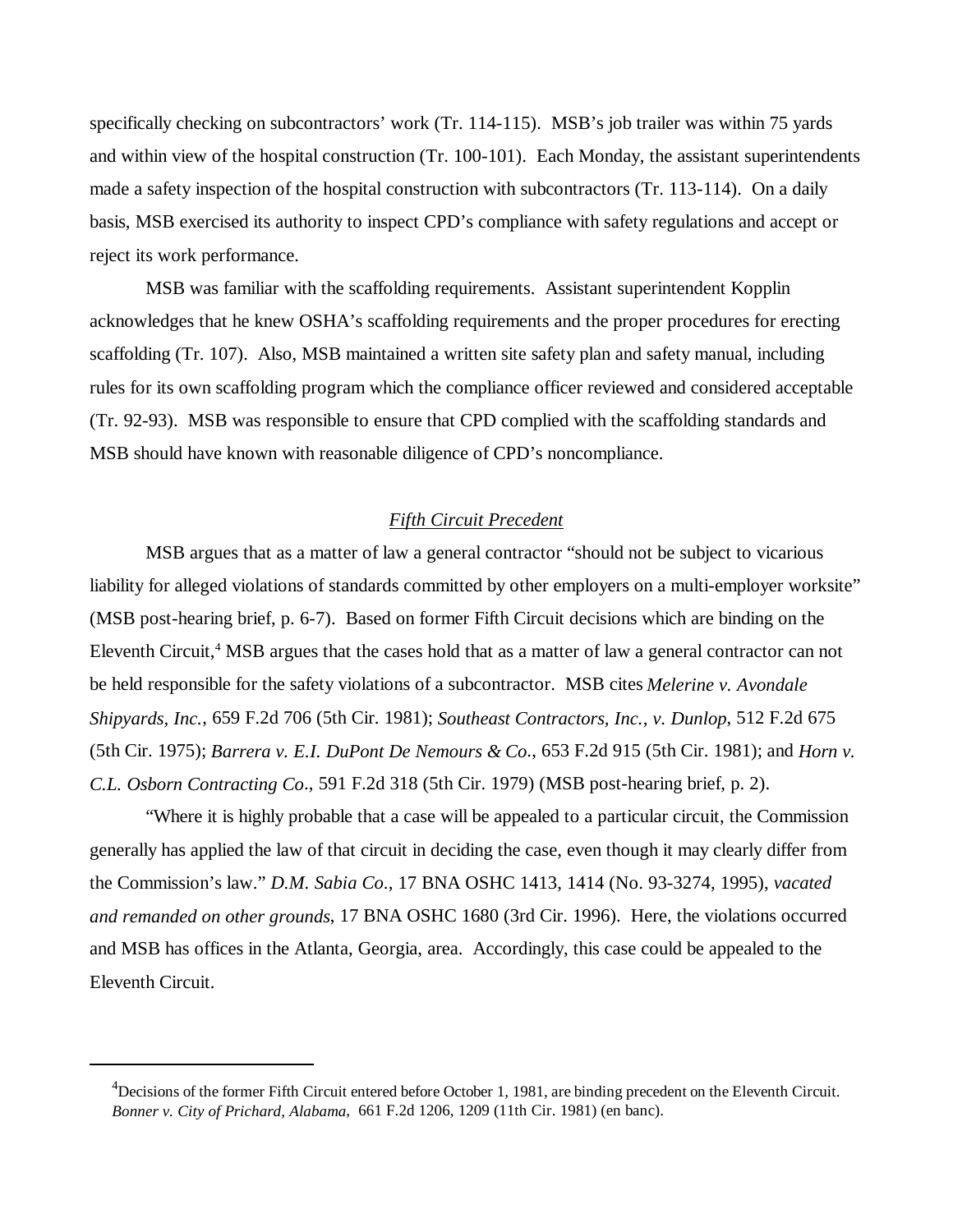MSB's reliance on Fifth Circuit case law is misplaced. *Southeast Contractors* enunciates a "general rule that a contractor is not responsible for the acts of his subcontractors or their employees." 512 F.2d at 675. However, in a subsequent case, the Fifth Circuit in *Central of Georgia Railroad* Company v. OSHRC, 576 F.2d 620, 622 (5th Cir. 1978), "agreed with the *Anning-Johnson*<sup>5</sup> decision that issues of creation and control of a violation are important in determining liability." The court further stated that "the degree to which the party charged does control the alleged hazard and the degree of his ability actually to abate that hazard" is important in determining liability. 576 F.2d at 623. In *Central of Georgia*, the court considered several factors in assessing a general contractor's liability, including the general contractor's technical expertise to abate the hazard, its contractual bargaining power, and its ability to enforce the contract. 576 F.2d at 623-624.

Similarly, the decisions in the *Horn, E.I. Dupont* and *Melerine* cases do not support MSB's position. *Horn* and *E.I. Dupont* involve private causes of action, not an OSHA enforcement action. *Melerine* was decided after the split of the Fifth Circuit into the Fifth and Eleventh Circuits and is not binding on the Eleventh Circuit.

Therefore, there is no showing that the Eleventh Circuit, as a matter of law, rejects the general contractor responsibility principle. Although not a precedent, the Eleventh Circuit affirmed per curiam the decision of the Review Commission finding a general contractor in violation even if it did not have employees exposed to the hazard. *Pace Constr. Corp. v. Secretary*, 840 F.2d 24 (11th Cir. 1988).

Accordingly, MSB's violations of the scaffolding standards are affirmed.

#### Classification of Violations

In determining whether the scaffolding violations are serious within  $\S 17(k)$  of the Act, the Secretary must show that MSB knew or should have known, with the exercise of reasonable diligence, of the presence of the violations and that there was a substantial probability that death or serious physical harm could result from the condition.

As discussed, the record establishes that MSB should have known of the unsafe scaffolding with the exercise of reasonable diligence. MSB has "an obligation to inspect the work area to anticipate hazards to which employees may be exposed and to take measures to prevent the occurrence." *Frank*

<sup>5</sup> *Anning-Johnson Co. v. OSHRC,* 516 F.2d 1081 (7th Cir. 1975) recognizes that a general contractor is responsible for violations where a subcontractor's employees are exposed if it creates or controls the conditions.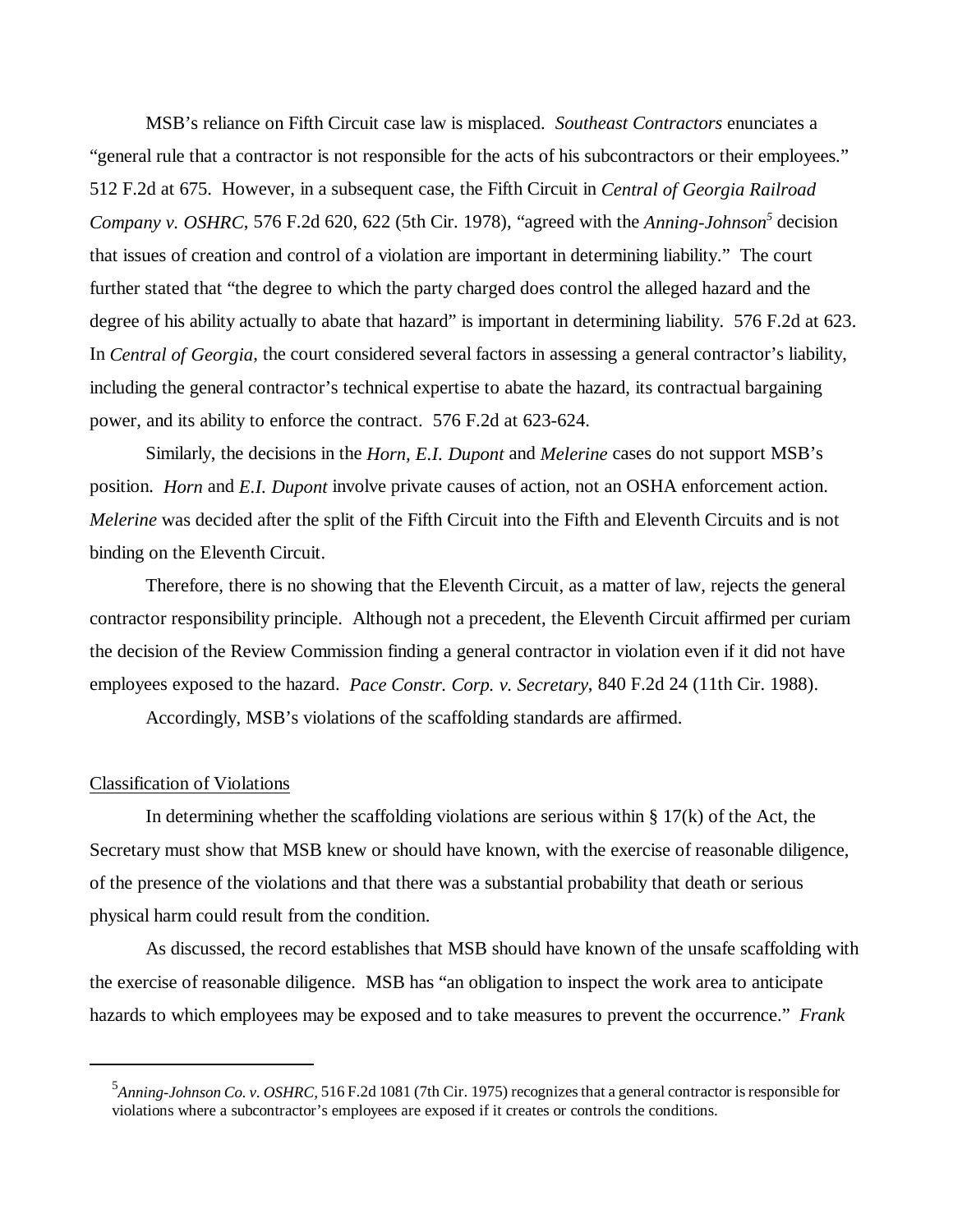*Swidzinski Co*., 9 BNA OSHC 1230, 1233 (No. 76-4627, 1981). The scaffolding used by CPD was open and clearly observable. As for the expected injury, the issue is whether the resulting injury would likely be death or serious harm if an accident should occur. *Whiting-Turner Contracting Co.*, 13 BNA OSHC 2155, 2157 (No. 91-862, 1993). The failure to utilize adequate scaffolding at heights of 12 feet can reasonably be expected to cause serious injury or death to employees. Therefore, a serious violation is established.

# Penalty Consideration

The Commission is the final arbiter of penalties in all contested cases. Under  $\S 17(i)$  of the Act, in determining an appropriate penalty, the Commission is required to consider the size of the employer's business, history of previous violations, the employer's good faith, and the gravity of the violation. Gravity is the principal factor to be considered.

MSB is a large employer with over 250 employees. There were 22 employees at the hospital site. Credit is given to MSB for history and good faith because it had received no citations within the last three years and it maintained good safety programs (Tr. 54-55). With regard to gravity, probability and severity is considered high in that employees were exposed to a fall of 12 feet to a concrete surface. There were seven employees exposed to the hazards posed by the unsafe scaffolding.

Accordingly, for the serious scaffolding violations a penalty of \$1,750 for each violation is appropriate.

## **FINDINGS OF FACT AND CONCLUSIONS OF LAW**

The foregoing decision constitutes the findings of fact and conclusions of law in accordance with Rule 52(a) of the Federal Rules of Civil Procedure.

#### **ORDER**

Based upon the foregoing decision, it is ORDERED that serious Citation:

1. Item 1, violation of  $\S 1926.451(b)(1)$ , is affirmed and a penalty of  $\S 1,750$  is assessed.